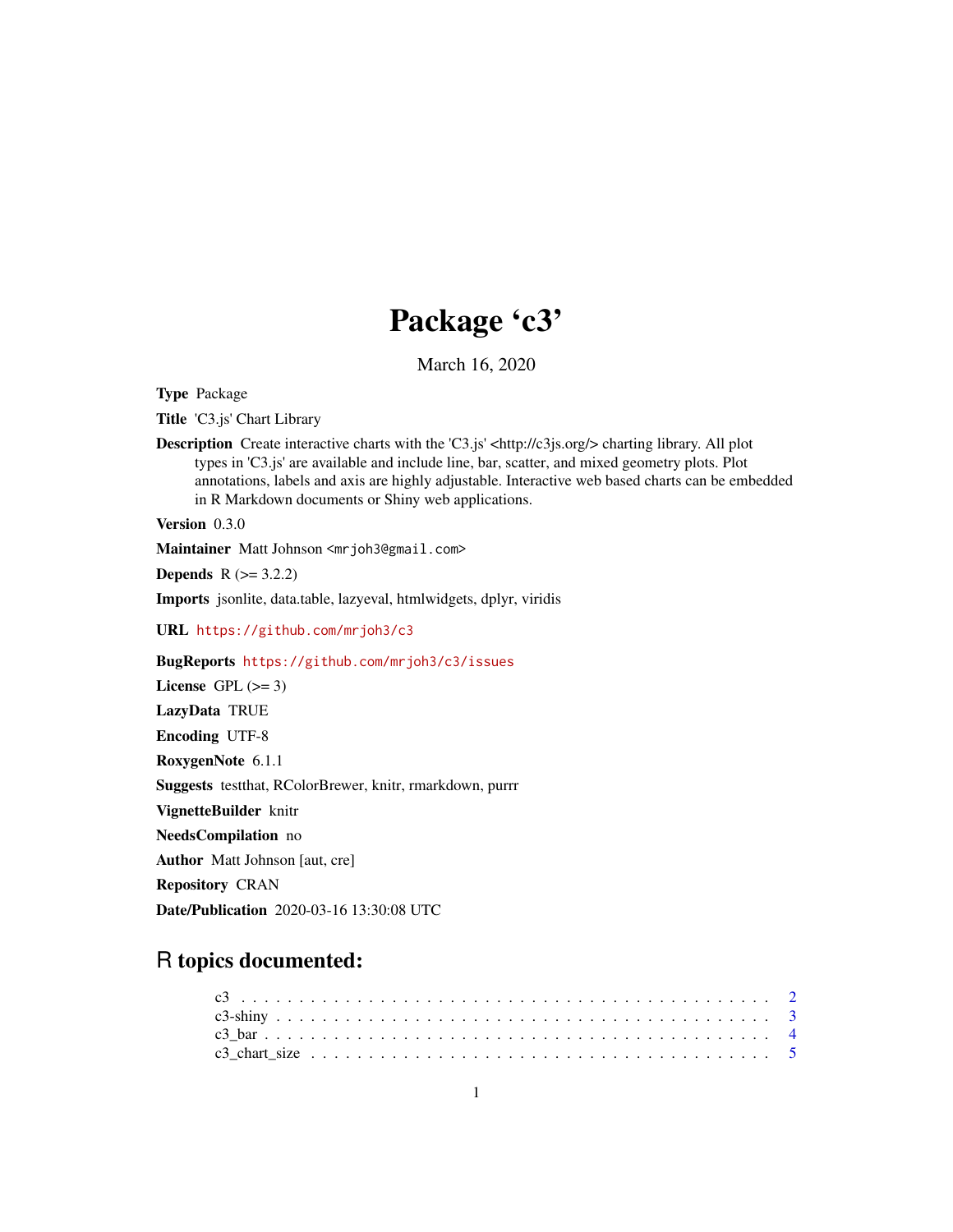| Index |           | 25                   |
|-------|-----------|----------------------|
|       | $\% > \%$ |                      |
|       | zoom      |                      |
|       |           |                      |
|       |           |                      |
|       |           |                      |
|       |           |                      |
|       |           |                      |
|       |           |                      |
|       |           |                      |
|       |           |                      |
|       |           |                      |
|       |           |                      |
|       |           |                      |
|       |           |                      |
|       |           |                      |
|       |           |                      |
|       |           |                      |
|       |           | 9                    |
|       |           | -8                   |
|       |           | -6<br>$\overline{7}$ |
|       |           | -6                   |
|       |           |                      |

<span id="page-1-1"></span>

| c3 | C <sub>3</sub> |
|----|----------------|
|----|----------------|

An 'R' wrapper, or [htmlwidget,](http://www.htmlwidgets.org/) for the [c3](http://c3js.org/) javascript charting library by [Masayuki Tanaka.](https://github.com/masayuki0812)

#### Usage

```
c3(data, x = NULL, y = NULL, group = NULL, width = NULL,
 height = NULL, axes = NULL, labels = NULL, hide = NULL,
 onclick = NULL, onmouseover = NULL, onmouseout = NULL, ...)
```
# Arguments

| data   | data.frame or tibble                                  |
|--------|-------------------------------------------------------|
| x      | character column name                                 |
| y      | character column name                                 |
| group  | character column name                                 |
| width  | integer htmlwidget width (separate from plot width)   |
| height | integer htmlwidget height (separate from plot height) |

<span id="page-1-0"></span>2 c3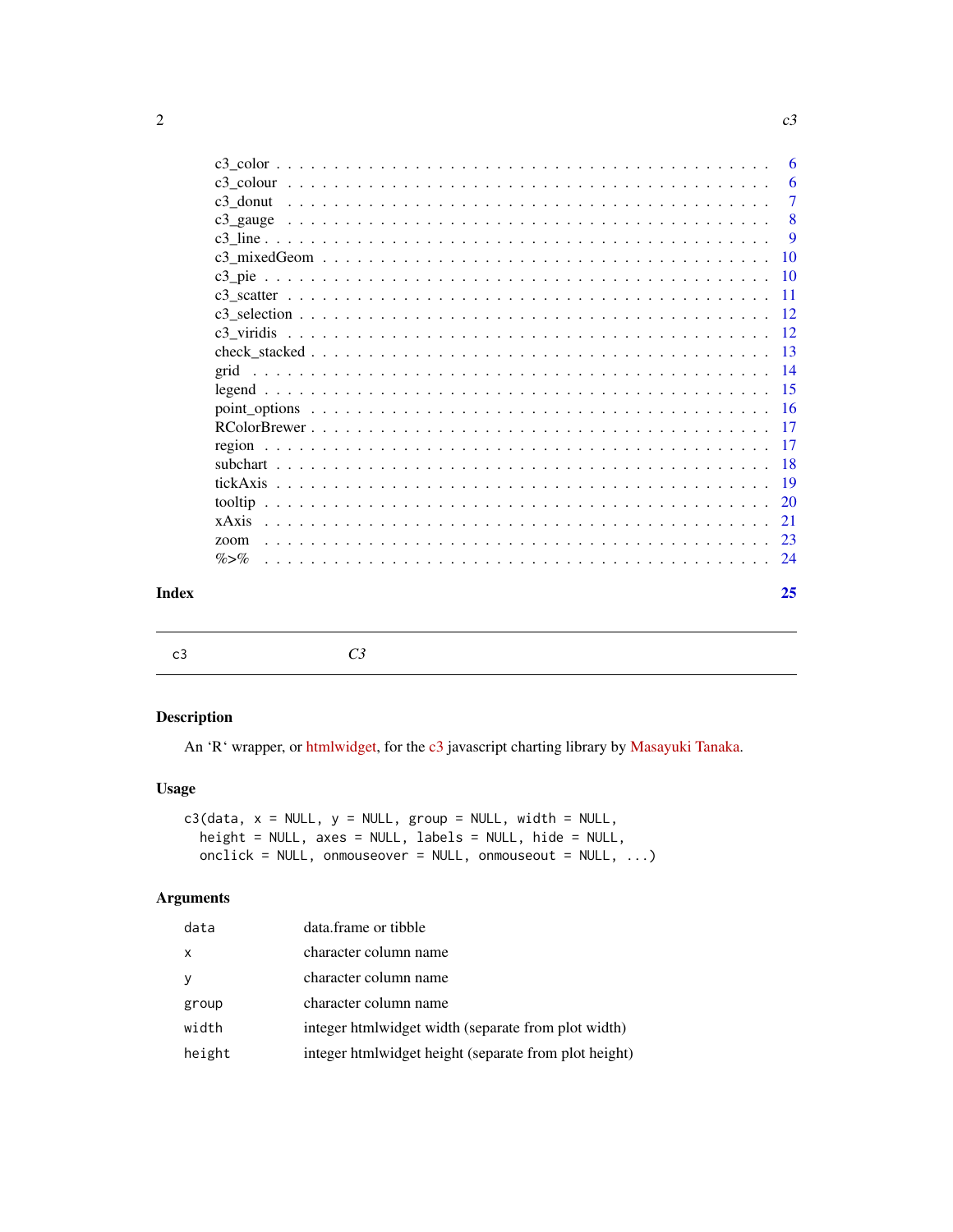<span id="page-2-0"></span>

| axes        | list, use to assign plot elements to secondary y axis                         |
|-------------|-------------------------------------------------------------------------------|
| labels      | character or list with options:                                               |
|             | • format: list format functions for each parameter label (see c3 data-labels) |
| hide        | boolean or character vector of parameters to hide                             |
| onclick     | character is function, wrap character or character vector in $JS()$           |
| onmouseover | character is function, wrap character or character vector in JS()             |
| onmouseout  | character is function, wrap character or character vector in JS()             |
| $\ddots$ .  | addition options passed to the data object                                    |

#### See Also

Other c3: [RColorBrewer](#page-16-1), [grid](#page-13-1), [legend](#page-14-1), [region](#page-16-2), [subchart](#page-17-1), [tooltip](#page-19-1), [xAxis](#page-20-1), [zoom](#page-22-1)

#### Examples

```
data <- data.frame(a = c(1,2,3,2), b = c(2,3,1,5))
data %>%
  c3(onclick = htmlwidgets::JS("function(d, element){console.log(d)}"))
data %>%
  c3(axes = list(a = 'y',b = 'y2')) %>%
  y2Axis()
data.frame(sugar = 20, fat = 45, salt = 10) \frac{28}{5}c3(onclick = htmlwidgets::JS("function(d, element){dp = d}")) %>%
  c3_pie()
```
c3-shiny *Shiny bindings for c3*

#### Description

Output and render functions for using c3 within Shiny applications and interactive Rmd documents.

#### Usage

```
c3Output(outputId, width = "100%", height = "100%")
renderC3(expr, env = parent.frame(), quoted = FALSE)
```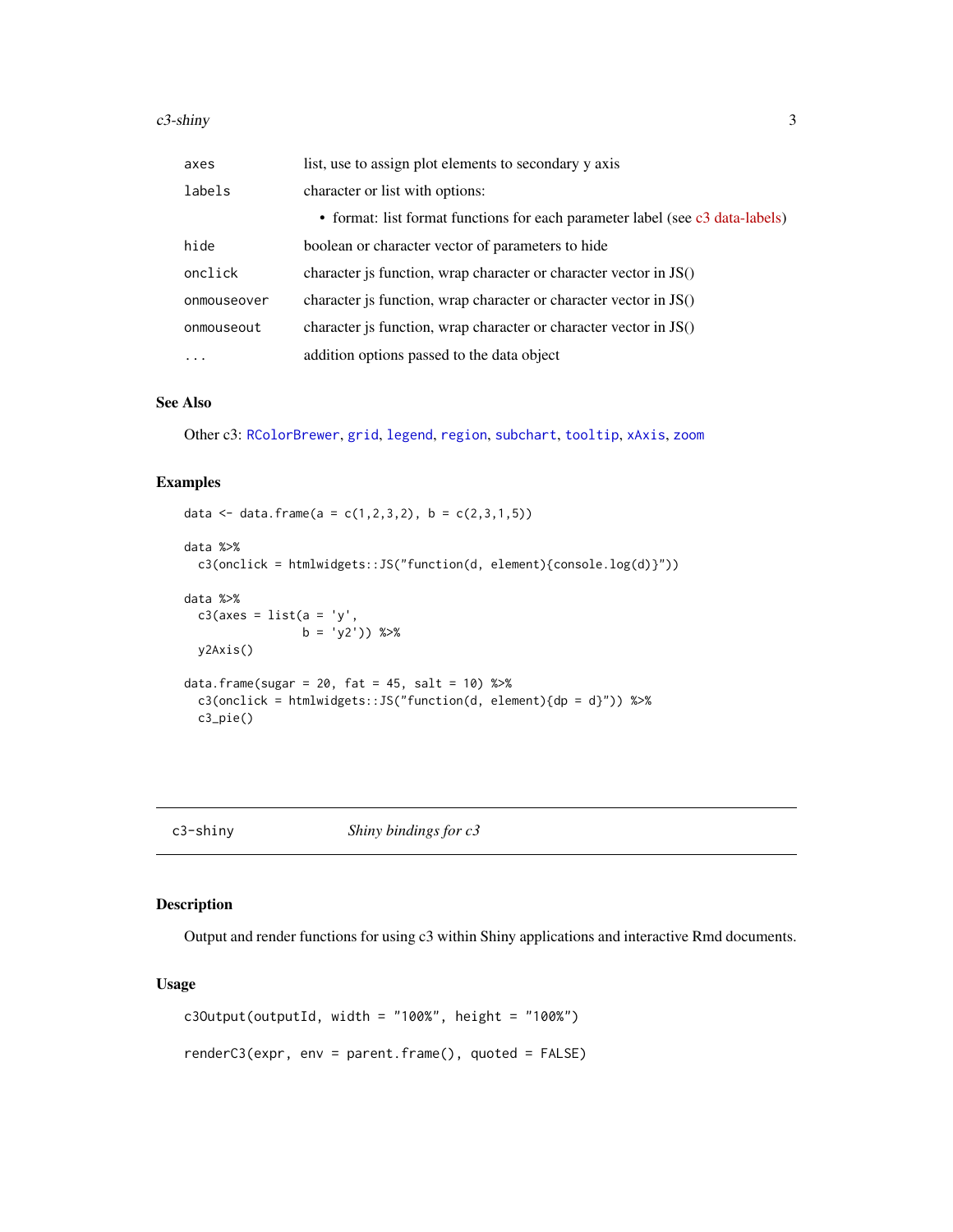#### <span id="page-3-0"></span>Arguments

| output variable to read from                                                                                                      |
|-----------------------------------------------------------------------------------------------------------------------------------|
| Must be a valid CSS unit (like '100%', '400px', 'auto') or a number, which<br>will be coerced to a string and have 'px' appended. |
| An expression that generates a c3                                                                                                 |
| The environment in which to evaluate expr.                                                                                        |
| Is expr a quoted expression (with $\text{quote}()$ )? This is useful if you want to save<br>an expression in a variable.          |
|                                                                                                                                   |

| c3_bar | <b>Bar Plot</b> |  |
|--------|-----------------|--|
|        |                 |  |

# Description

Add bars to a C3 plot

#### Usage

```
c3_bar(c3, stacked = FALSE, rotated = FALSE, bar_width = 0.6,zerobased = TRUE)
```
#### Arguments

| c <sub>3</sub> | c3 htmlwidget object                    |
|----------------|-----------------------------------------|
| stacked        | boolean place bars on top of each other |
| rotated        | boolean use to make x-axis vertical     |
| bar_width      | numeric pixel width of bars             |
| zerobased      | boolean                                 |

# Value

c3

```
data.frame(a=c(1,2,3,2),b=c(2,3,1,5)) %>%
 c3() %>%
 c3_bar(stacked = TRUE)
```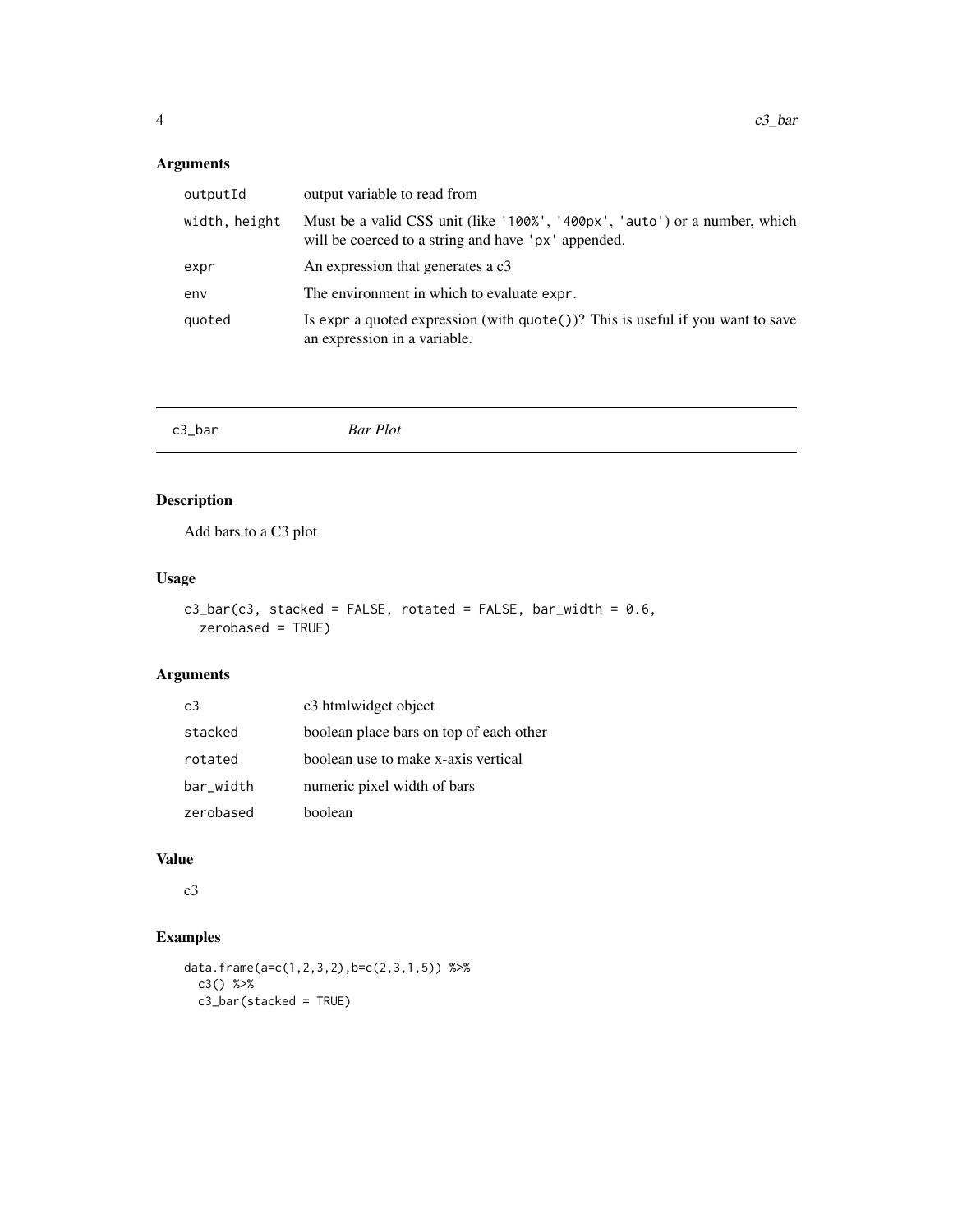<span id="page-4-0"></span>Modify the size of the chart within the htmlwidget area. Generally charts size to the div in which they are placed. These options enable finer scale sizing with the div

#### Usage

```
c3_chart_size(c3, left = NULL, right = NULL, top = NULL,
 bottom = NULL, width = NULL, height = NULL, ...)
```
#### Arguments

| C <sub>3</sub> | c3 htmlwidget object                                      |
|----------------|-----------------------------------------------------------|
| left           | integer padding pixels                                    |
| right          | integer padding pixels                                    |
| top            | integer padding pixels                                    |
| bottom         | integer padding pixels                                    |
| width          | integer pixels                                            |
| height         | integer pixels                                            |
| .              | additional options passed to the padding and size objects |

#### Value

c3

```
data.frame(a = c(1,2,3,2), b = c(2,4,1,5)) %>%
  c3() %>%
  c3_chart_size(width = 600, height = 200)
```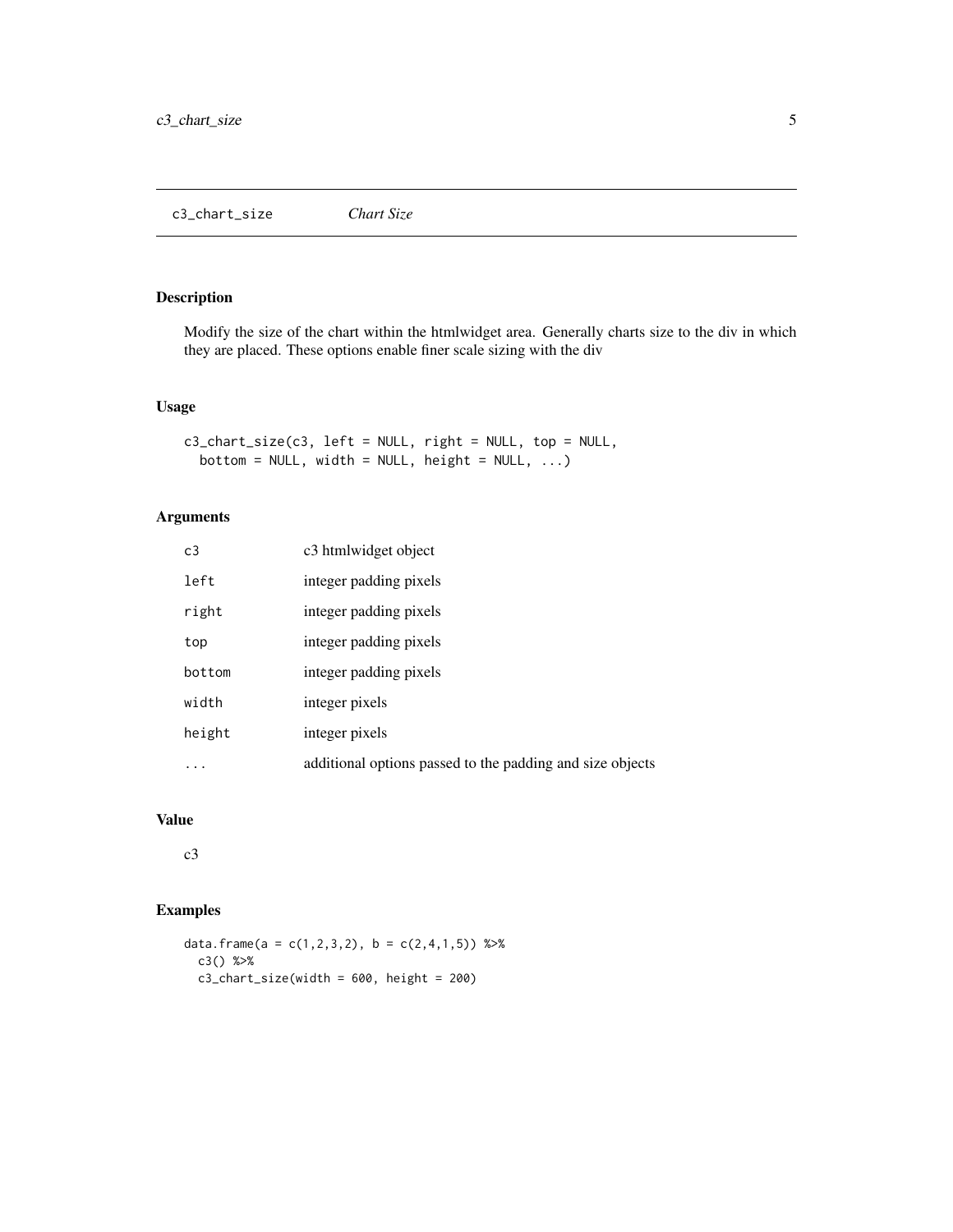<span id="page-5-0"></span>

Manually assign colors

#### Usage

c3\_color(c3, colors)

#### Arguments

| c3     | c3 htmlwidget object       |
|--------|----------------------------|
| colors | character vector of colors |

# Value

c3

#### Examples

data.frame(a =  $c(1,2,3,2)$ , b =  $c(2,4,1,5)$ ) %>% c3() %>% c3\_color(c('red','black'))

c3\_colour *Colour Palette*

# Description

Manually assign colours

#### Usage

c3\_colour(c3, colours)

#### Arguments

| c3      | c3 htmlwidget object        |
|---------|-----------------------------|
| colours | character vector of colours |

#### Value

c3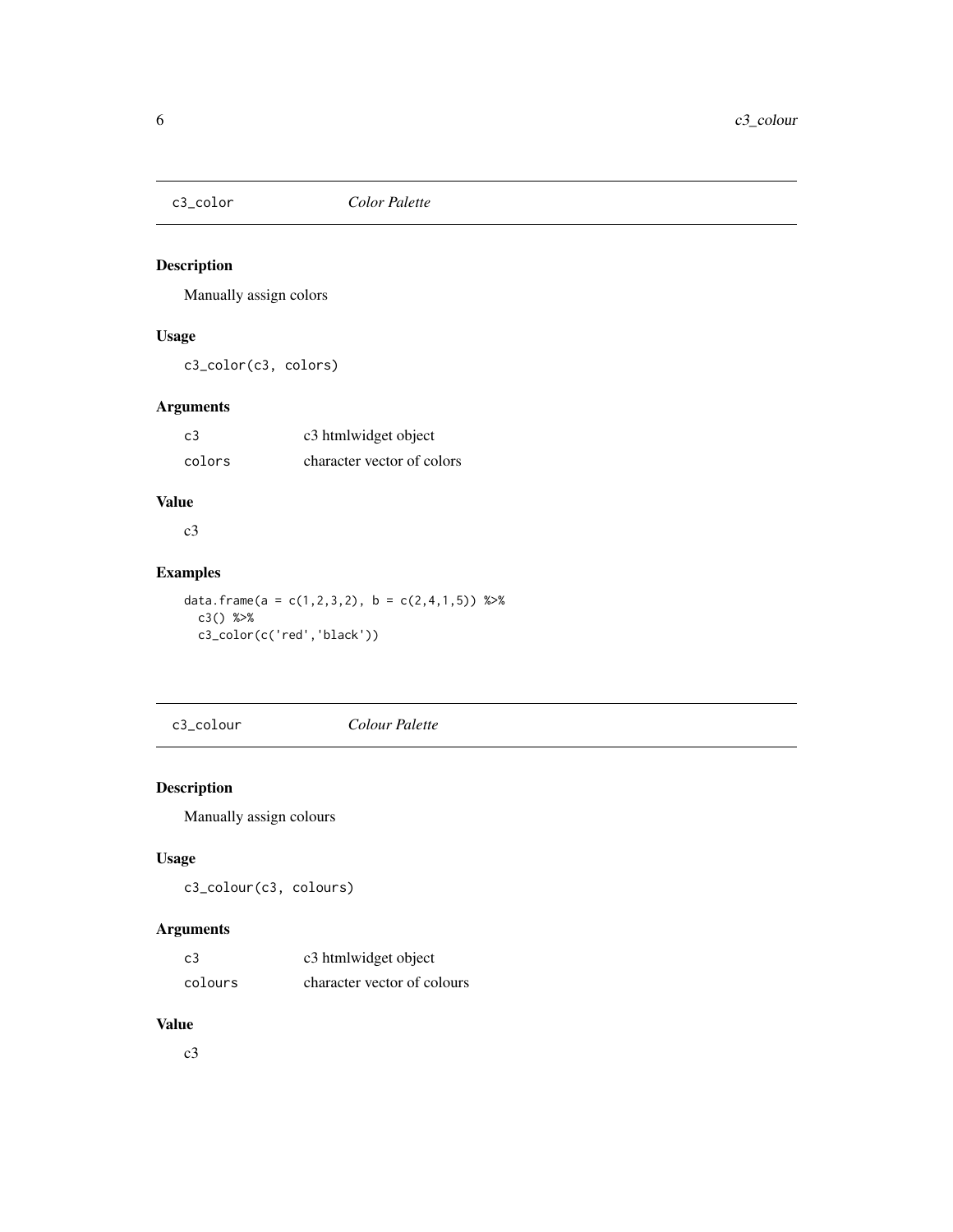#### <span id="page-6-0"></span> $c3$ \_donut 7

# Examples

```
data.frame(a = c(1,2,3,2), b = c(2,4,1,5)) %>%
  c3() %>%
  c3_colour(c('red','black'))
```
c3\_donut *Donut Charts*

# Description

Create simple Donut charts

#### Usage

c3\_donut(c3, expand = TRUE, title = NULL, width = NULL, show = TRUE, threshold = NULL, format = NULL,  $\ldots$ )

#### Arguments

| c3        | c <sub>3</sub> htmlwidget object                                        |
|-----------|-------------------------------------------------------------------------|
| expand    | boolean expand segment on hover                                         |
| title     | character                                                               |
| width     | integer pixels width of donut                                           |
| show      | boolean show labels                                                     |
| threshold | numeric proportion of segment to hide label                             |
| format    | character label is function, wrap character or character vector in JS() |
| $\cdots$  | additional values passed to the donut label object                      |

# Value

c3

```
data.frame(red=20,green=45,blue=10) %>%
 c3() %>%
 c3_donut(title = 'Colors')
```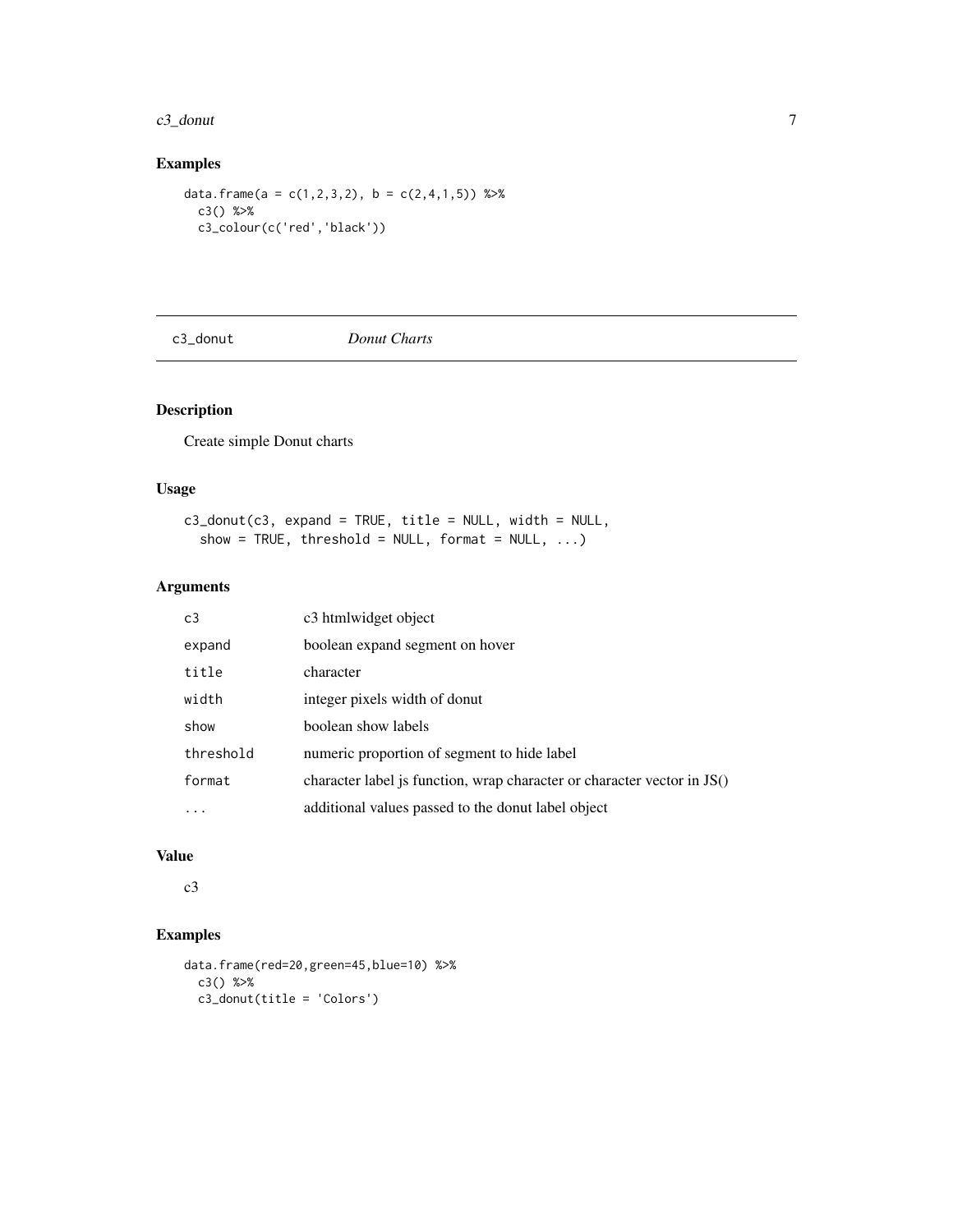<span id="page-7-0"></span>

Create simple Gauge Charts

#### Usage

```
c3_gauge(c3, label = NULL, min = 0, max = 100, units = NULL,
  width = NULL, pattern = c("#FF0000", "#F97600", "#F6C600",
  "#60B044"), threshold = list(unit = "value", max = 100, values = c(30,60, 90, 100)), height = NULL, ...)
```
# Arguments

| c3 htmlwidget object                                                                                                      |
|---------------------------------------------------------------------------------------------------------------------------|
| list with options:                                                                                                        |
| • show: boolean                                                                                                           |
| • format: function, wrap in $JS()$                                                                                        |
| numeric                                                                                                                   |
| numeric                                                                                                                   |
| character appended to numeric value                                                                                       |
| integer pixel width of the arc                                                                                            |
| character vector or palette of colors                                                                                     |
| list with options:                                                                                                        |
| • unit: character one of 'percent', 'value'                                                                               |
| • max: numeric                                                                                                            |
| • values: numeric vector of threshold values for color change                                                             |
| integer pixel height of the chart. Proportion of gauge never changes so height<br>scales with width despite this setting. |
| additional values passed to the gauge, color and size objects                                                             |
|                                                                                                                           |

#### Value

c3

```
data.frame(data=10) %>%
 c3() %>%
 c3_gauge(title = 'Colors')
```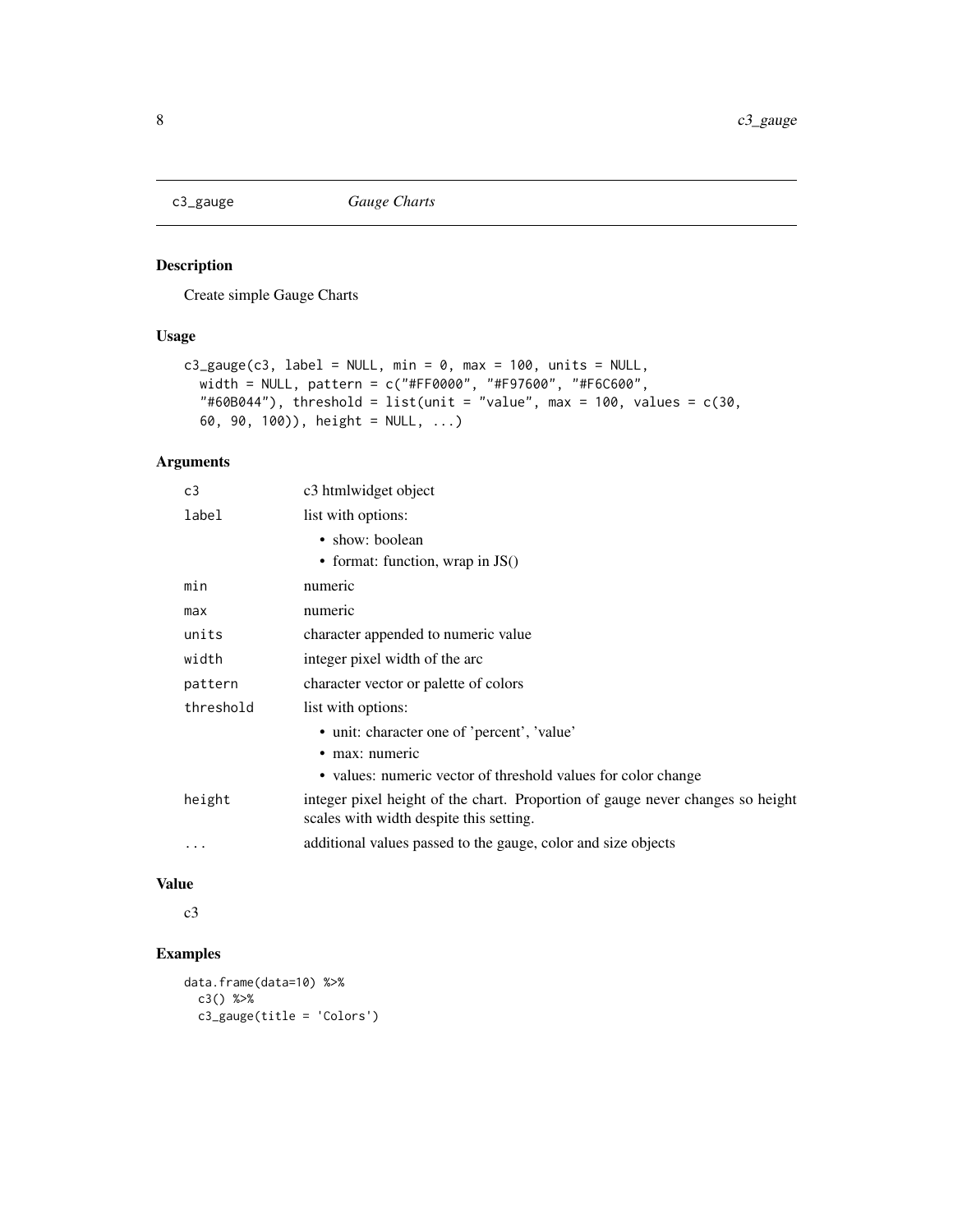<span id="page-8-0"></span>

Add lines to a C3 plot

#### Usage

c3\_line(c3, type, stacked = FALSE, connectNull = FALSE, step\_type = NULL)

# Arguments

| c3          | c3 htmlwidget object                         |
|-------------|----------------------------------------------|
| type        | character type of line plot. Must be one of: |
|             | $\cdot$ line                                 |
|             | • spline                                     |
|             | • step                                       |
|             | • area                                       |
|             | • area-step                                  |
| stacked     | boolean                                      |
| connectNull | boolean connect null (missing) data points   |
| step_type   | character, one of:                           |
|             | • step                                       |
|             | • step-after                                 |
|             | • step-before                                |
|             |                                              |

#### Value

c3

```
data.frame(a=c(1,2,3,2),b=c(2,3,1,5)) %>%
 c3() %>%
 c3_line('spline')
```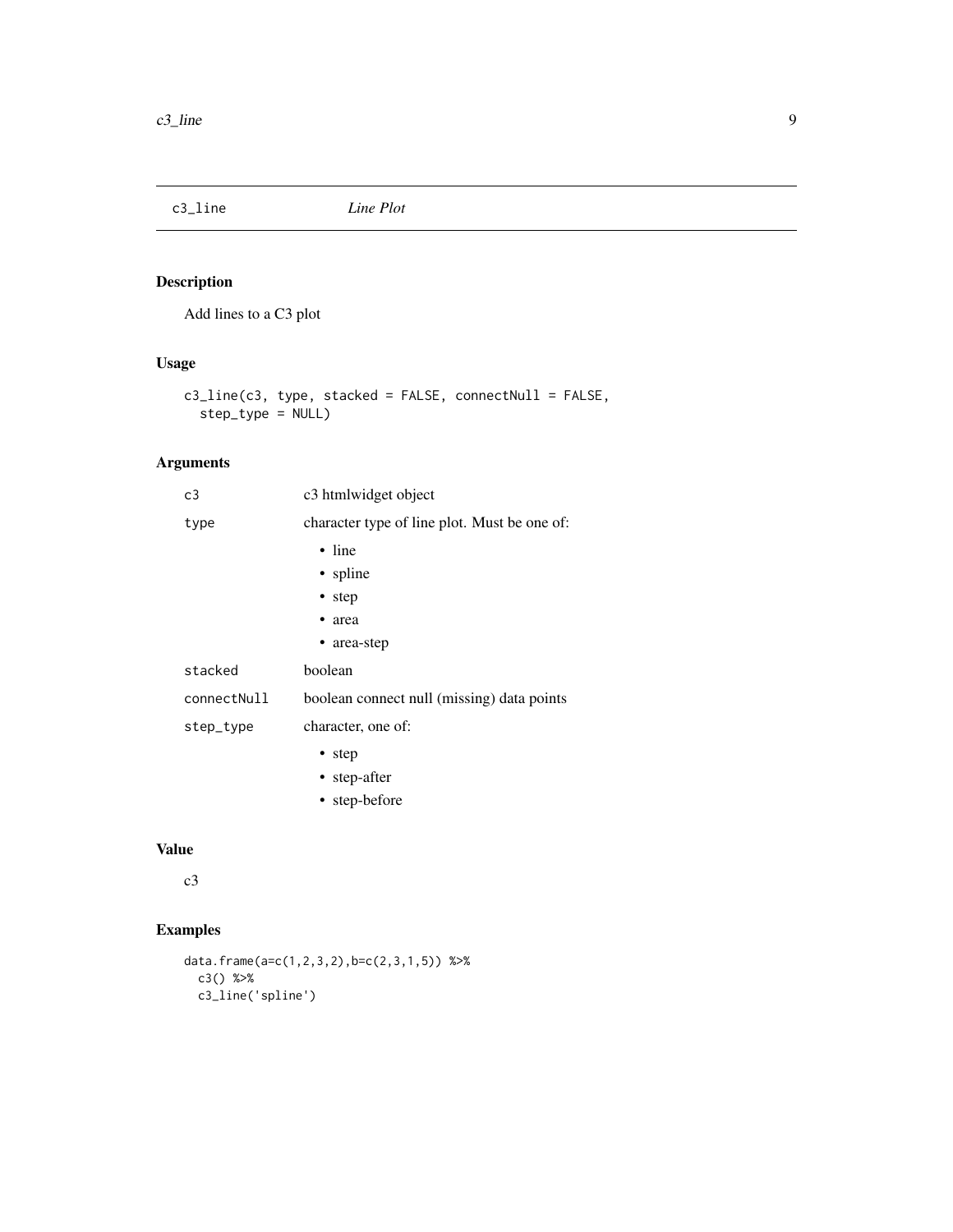<span id="page-9-0"></span>

Use multiple geometry types in a single plot

#### Usage

c3\_mixedGeom(c3, types, type = "line", stacked = NULL)

#### Arguments

| C <sub>3</sub> | c3 htmlwidget object                                           |
|----------------|----------------------------------------------------------------|
| types          | list containing key value pairs of column header and plot type |
| type           | character default plot type where not defined                  |
| stacked        | character vector of column headers to stack                    |

#### Value

c3

#### Examples

```
data \leq data.frame(a = abs(rnorm(20) \star10),
                   b = abs(rnorm(20) *10),
                   c = abs(rnorm(20) *10),
                   d = abs(rnorm(20) *10)data %>%
 c3() %>%
 c3_mixedGeom(type = 'bar',
               stacked = c('b', 'd'),types = list(a='area',
                            c='spline'))
```
c3\_pie *Pie Charts*

#### Description

C3 Pie Charts

#### Usage

```
c3_pie(c3, show = TRUE, threshold = NULL, format = NULL,expand = TRUE, ...)
```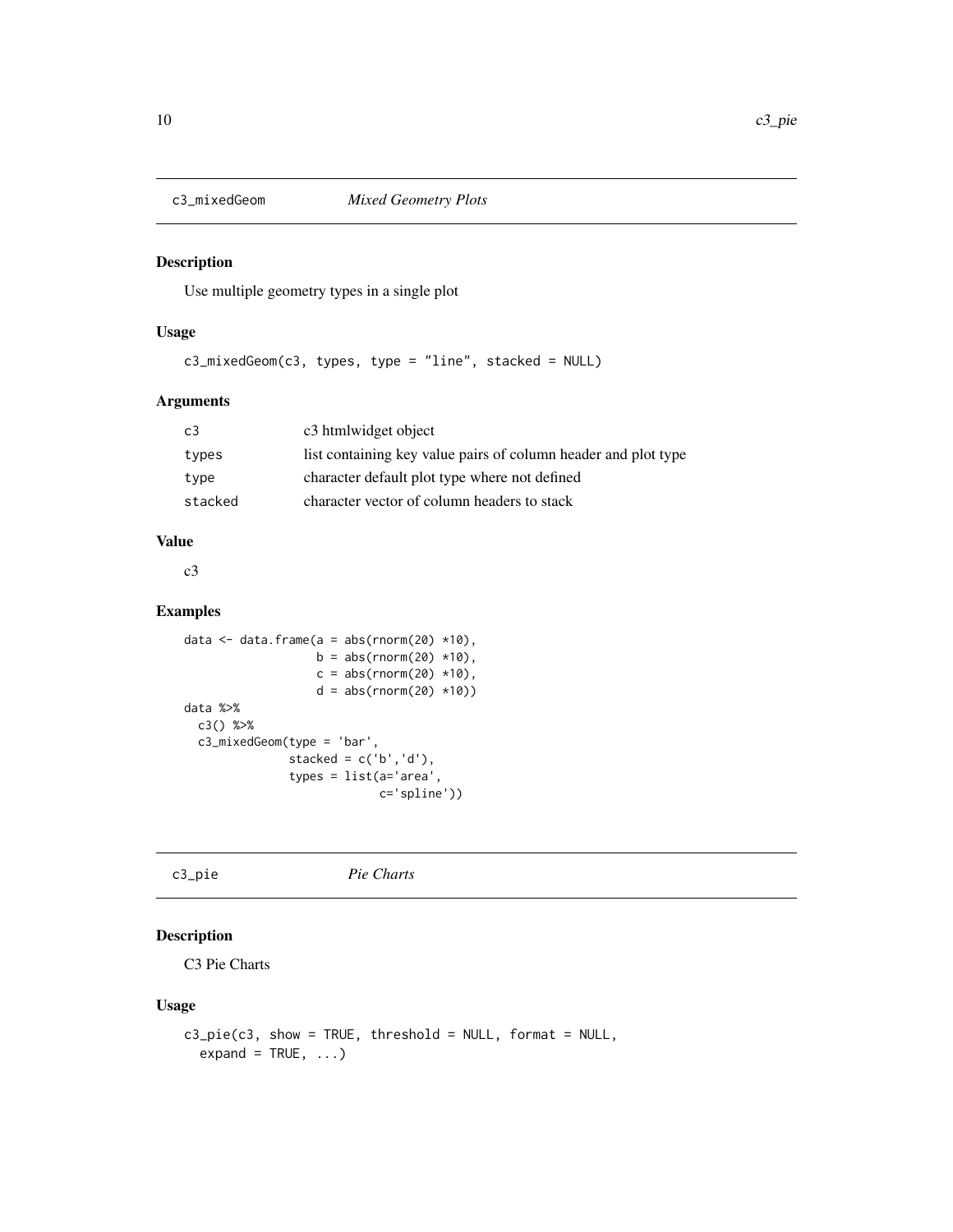#### <span id="page-10-0"></span>c3\_scatter 11

#### Arguments

| c3        | c3 htmlwidget object                                                    |
|-----------|-------------------------------------------------------------------------|
| show      | boolean show labels                                                     |
| threshold | numeric proportion of segment to hide label                             |
| format    | character label is function, wrap character or character vector in JS() |
| expand    | boolean expand segment on hover                                         |
|           | additional values passed to the pie label object                        |

# Value

c3

#### Examples

```
data.frame(red = 20, green = 45, blue = 10) %>%
  c3() %>%
 c3_pie()
```
c3\_scatter *Scatter Plots*

#### Description

For scatter plots options are defined in the 'c3' function. Options are limited to x, y and groups

#### Usage

c3\_scatter(c3)

# Arguments

c3 c3 htmlwidget object

#### Value

c3

```
iris %>%
 c3(x = 'Sepal\_Length',y = 'Sepal_Width',
    group = 'Species') %>%
 c3_scatter()
```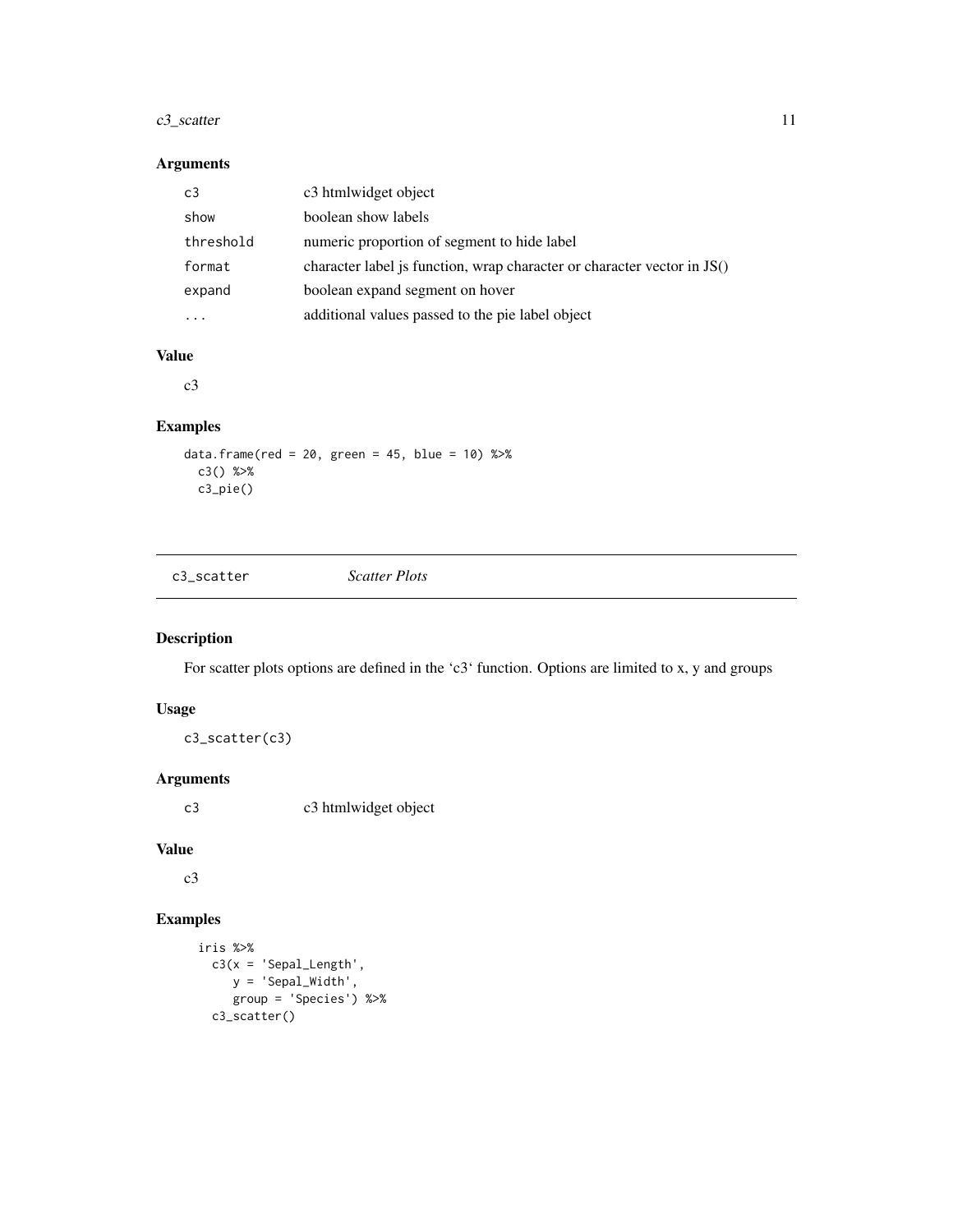<span id="page-11-0"></span>c3\_selection *Data Select*

#### Description

Define options for selecting data within the plot area

#### Usage

```
c3_selection(c3, enabled = FALSE, grouped = FALSE, multiple = FALSE,
  draggable = FALSE, isselectable = JS("function () { return true; }"),
  ...)
```
#### Arguments

| c <sub>3</sub> | c <sub>3</sub> htmlwidget object                                    |
|----------------|---------------------------------------------------------------------|
| enabled        | boolean                                                             |
| grouped        | boolean                                                             |
| multiple       | boolean                                                             |
| draggable      | boolean                                                             |
| isselectable   | character is function, wrap character or character vector in $JS()$ |
|                | additional options passed to data selection object                  |

#### Value

c3

#### Examples

```
data.frame(a = c(1,2,3,2), b = c(2,3,1,5)) %>%
  c3() %>%
  c3_selection(enabled = TRUE,
               multiple = TRUE)
```
c3\_viridis *Viridis Palette*

#### Description

Use Viridis palette options

#### Usage

 $c3_viridis(c3, pal = "D")$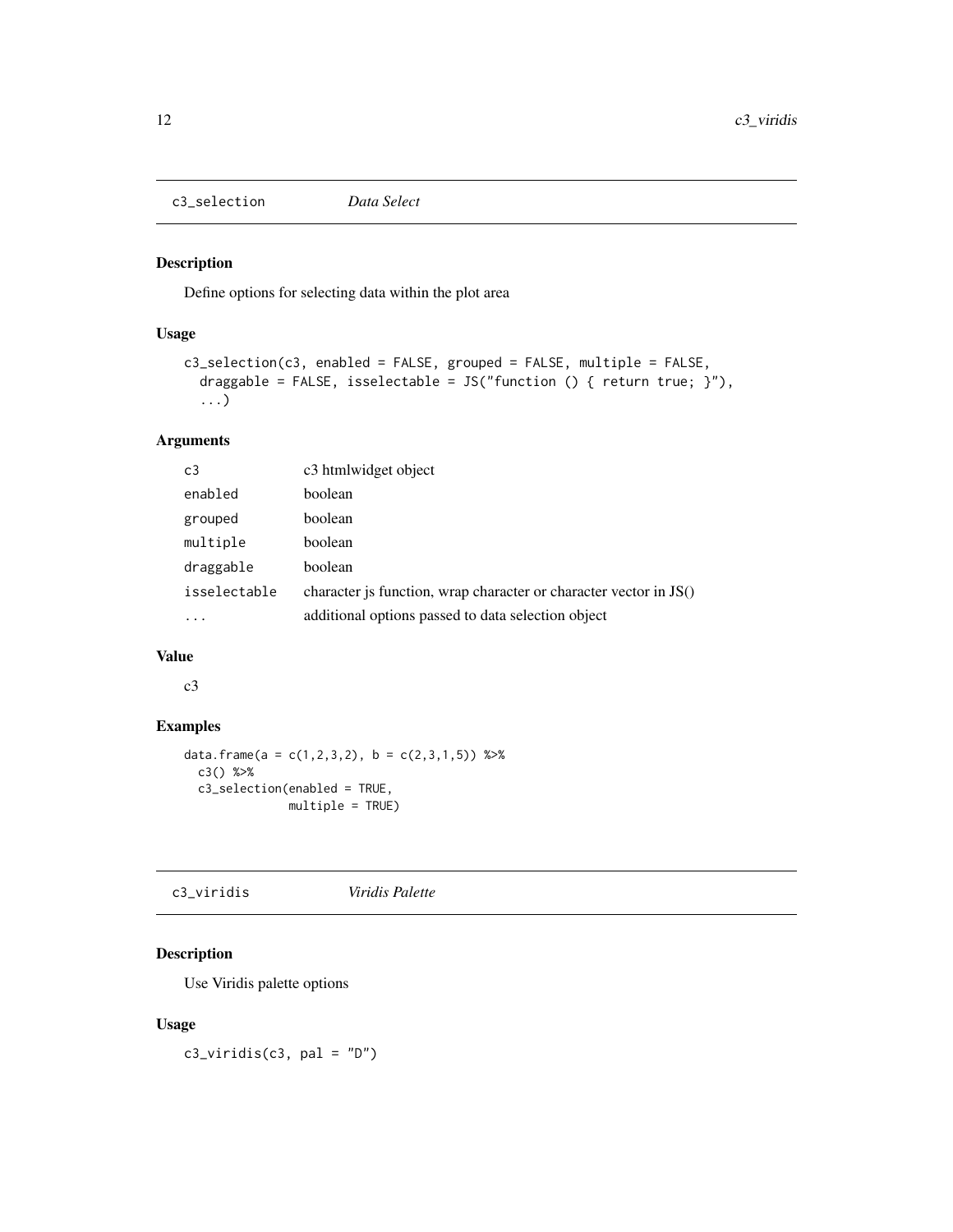# <span id="page-12-0"></span>check\_stacked 13

## Arguments

| c3  | c3 htmlwidget object      |
|-----|---------------------------|
| pal | character palette options |

#### Value

c3

#### Examples

```
data.frame(a = c(1,2,3,2), b = c(2,4,1,5)) %>%
  c3() %>%
  c3_viridis()
```
# check\_stacked *Check groups for stacked plots*

# Description

For plots where stacking is required this function will define the columns to be stacked based on column headers.

## Usage

```
check_stacked(c3, stacked)
```
#### Arguments

| c3      | c3 htmlwidget object |
|---------|----------------------|
| stacked | boolean              |

# Value

c3 object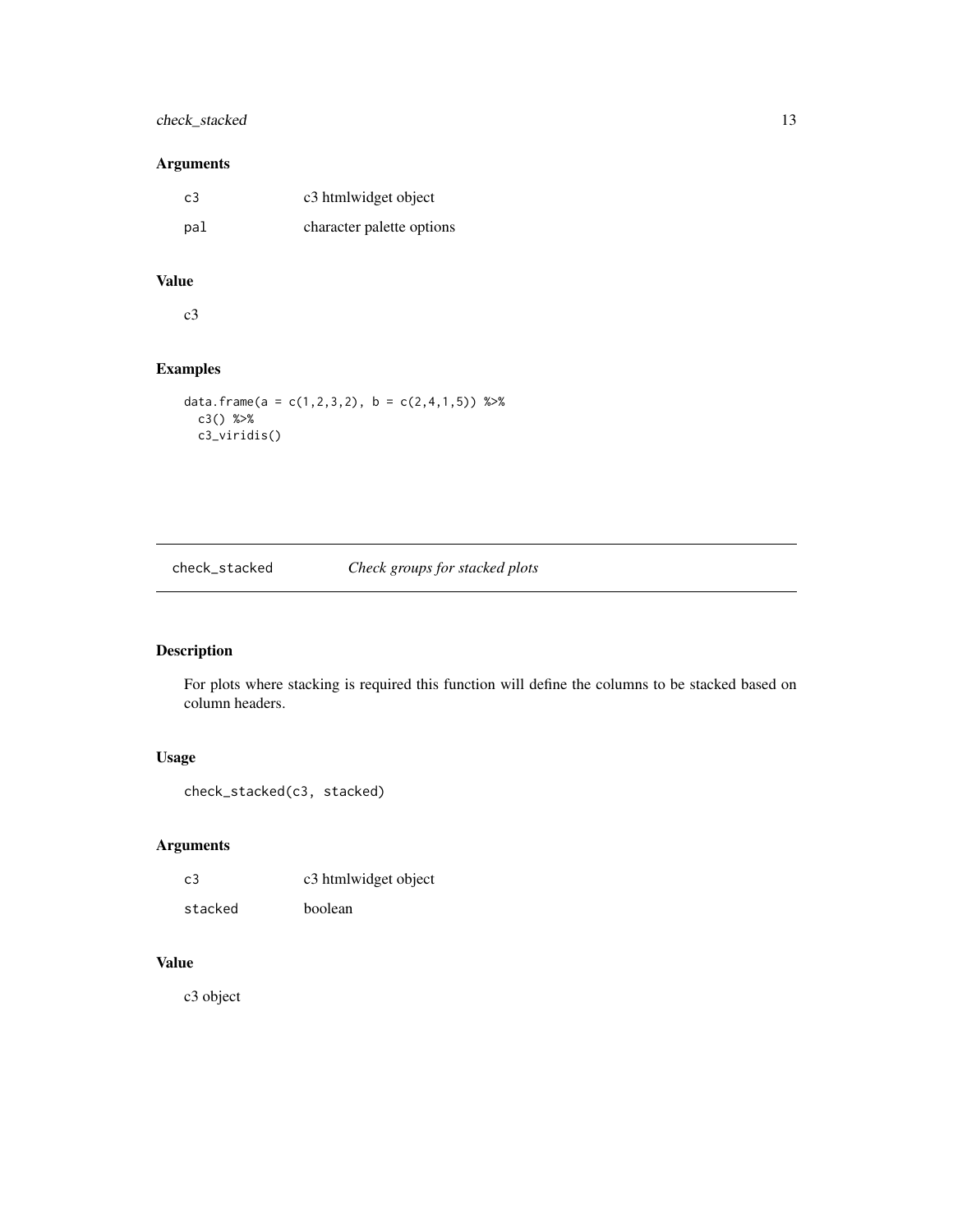<span id="page-13-1"></span><span id="page-13-0"></span>

Modify grid and line elements on both x and y axis

#### Usage

```
grid(c3, axis, show = TRUE, lines = NULL, ticks = NULL, ...)## S3 method for class 'c3'
grid(c3, axis, show = TRUE, lines = NULL, ticks = NULL,...)
```
#### Arguments

| C <sub>3</sub> | c3 htmlwidget object                                             |
|----------------|------------------------------------------------------------------|
| axis           | character $'x'$ or $'y'$                                         |
| show           | boolean                                                          |
| lines          | dataframe with options:                                          |
|                | • value: numeric, character or date depending on axis            |
|                | • text: character (optional)                                     |
|                | • class: character css class (optional)                          |
|                | • position: character one of 'start', 'middle', 'end' (optional) |
| ticks          | boolean placeholder. Not yet implemented in C3.js                |
|                | additional options passed to the grid object                     |
|                |                                                                  |

# Value

c3

# See Also

Other c3: [RColorBrewer](#page-16-1), [c3](#page-1-1), [legend](#page-14-1), [region](#page-16-2), [subchart](#page-17-1), [tooltip](#page-19-1), [xAxis](#page-20-1), [zoom](#page-22-1)

```
iris %>%
c3(x = 'Sepal_length', y = 'SepalWidth', group = 'Species') %c3_scatter() %>%
grid('y') %>%
grid('x', show = FALSE, lines = data.frame(value=c(5, 6),
                                          text= c('Line 1', 'Line 2')))
```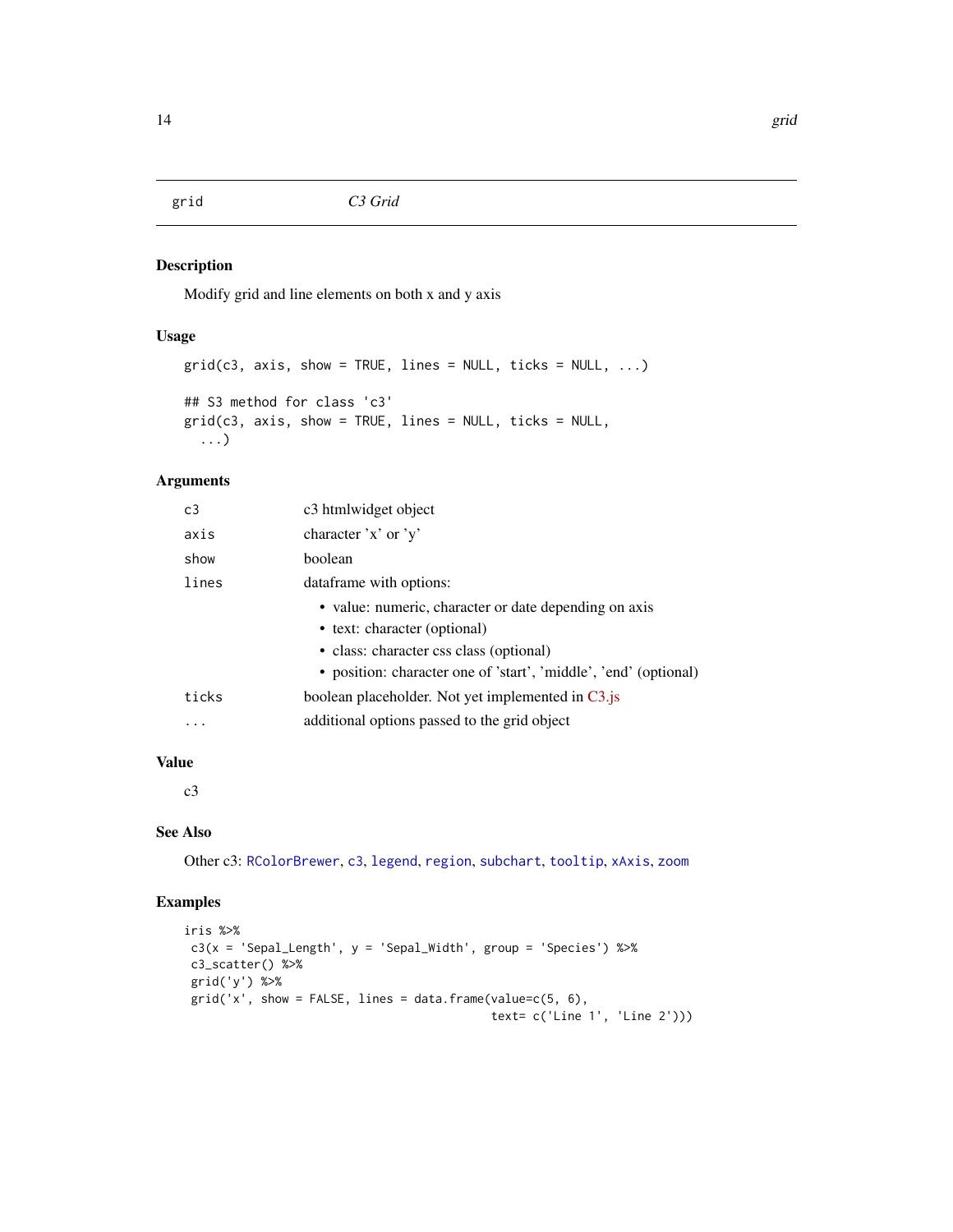<span id="page-14-1"></span><span id="page-14-0"></span>

Modify plot elements that relate to the legend. The c3 legend is on by default, this function allows the legend to be removed, or other legend attributes to be set.

#### Usage

```
legend(c3, hide = FALSE, position = NULL, inset = NULL,
 item = NULL, ...)## S3 method for class 'c3'
legend(c3, hide = FALSE, position = NULL, inset = NULL,
 item = NULL, ...)
```
#### Arguments

| c3       | c3 htmlwidget object                                                                                                                               |
|----------|----------------------------------------------------------------------------------------------------------------------------------------------------|
| hide     | boolean or character of parameters to hide                                                                                                         |
| position | character one of 'bottom', 'right', 'inset'                                                                                                        |
| inset    | list with options:                                                                                                                                 |
|          | • anchor: character one of 'top-left', 'top-right', 'bottom-left', 'bottom-right'<br>• x: integer pixels<br>• y: integer pixels<br>• step: numeric |
| item     | list with options:                                                                                                                                 |
|          | • onclick: character js function, wrap character or character vector in JS()                                                                       |
|          | • onmouseover: character js function, wrap character or character vector in<br>JS()                                                                |
|          | · onmouseout: character js function, wrap character or character vector in<br>JS()                                                                 |
| .        | additional options passed to the legend object                                                                                                     |

#### Value

c3

#### See Also

Other c3: [RColorBrewer](#page-16-1), [c3](#page-1-1), [grid](#page-13-1), [region](#page-16-2), [subchart](#page-17-1), [tooltip](#page-19-1), [xAxis](#page-20-1), [zoom](#page-22-1)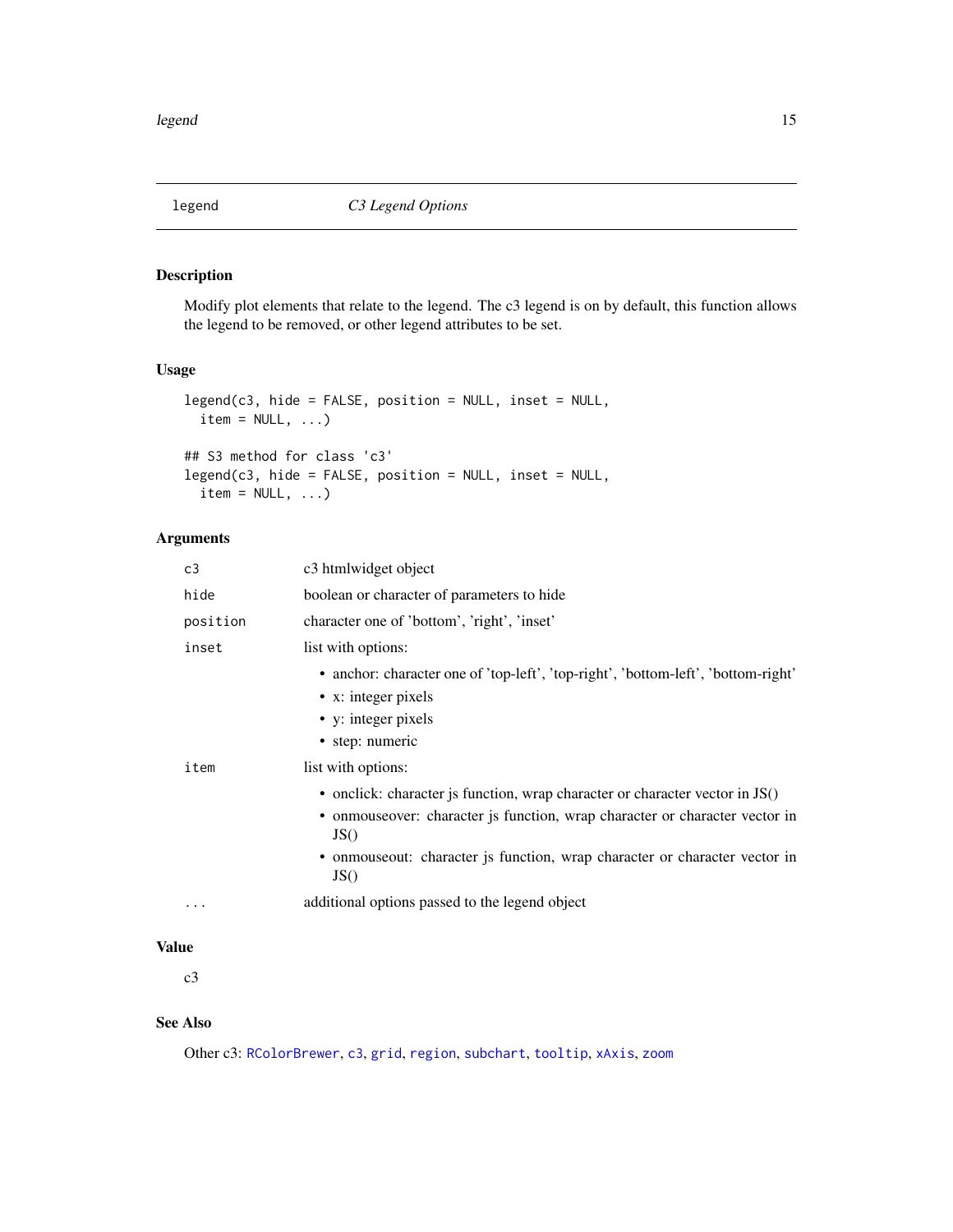# Examples

```
iris %>%
c3(x='Sepal_Length', y='Sepal_Width', group = 'Species') %>%
 c3_scatter() %>%
legend(position = 'right')
```
point\_options *Point Options*

#### Description

Modify point options

# Usage

```
point_options(c3, show = TRUE, r = 2.5, expand = TRUE,
 expand.r = 1.75, select.r = 4)
```
#### Arguments

| c <sub>3</sub> | c3 htmlwidget object                    |
|----------------|-----------------------------------------|
| show           | boolean                                 |
|                | numeric radius of point                 |
| expand         | boolean                                 |
| expand.r       | numeric multiplier for radius expansion |
| select.r       | numeric multiplier for radius expansion |

#### Value

c3

```
data.frame(a = c(1, 2, 3, 2), b = c(2, 4, 1, 5)) %>%
  c3() %>%
  point_options(r = 5, expand.r = 2)
```
<span id="page-15-0"></span>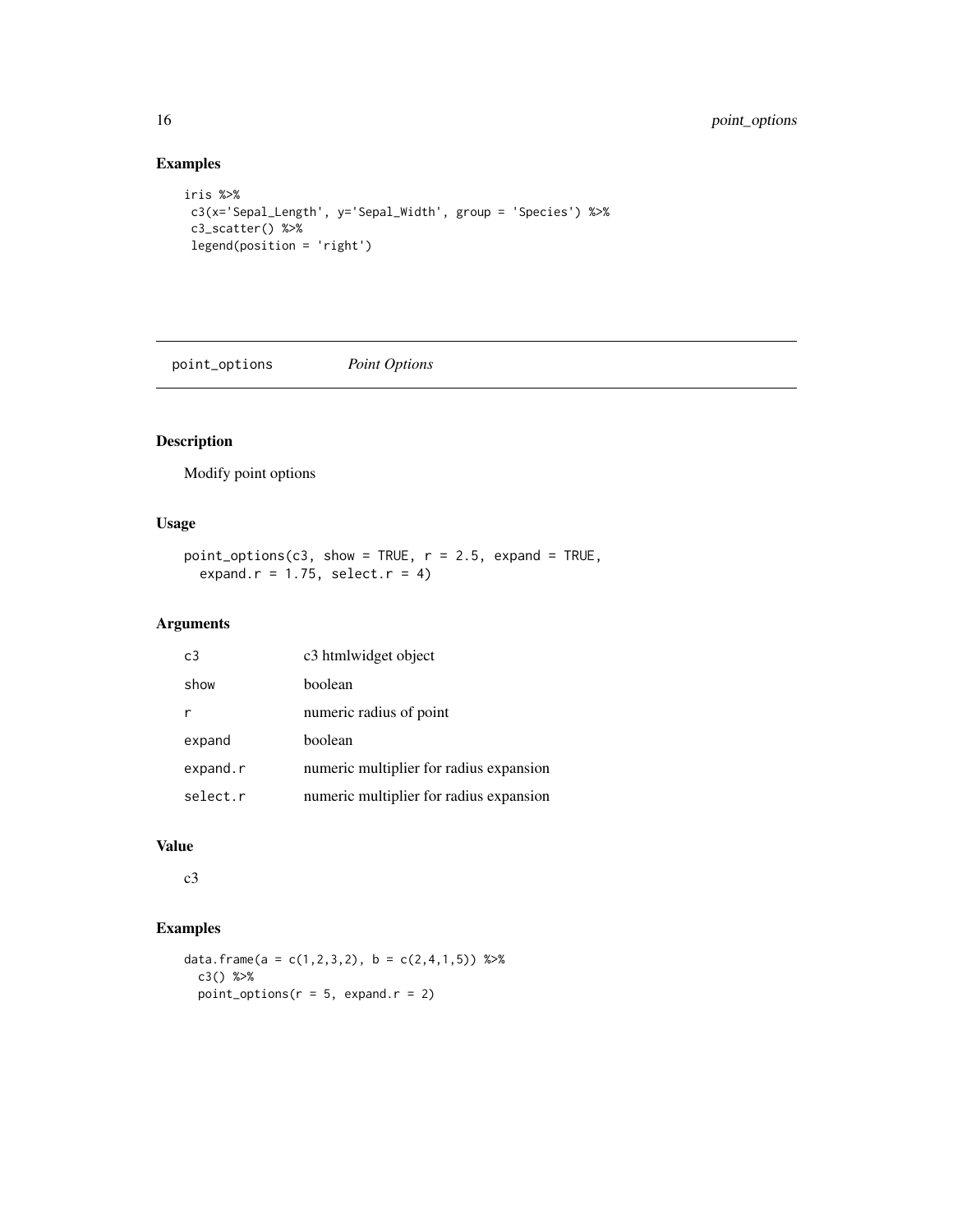<span id="page-16-1"></span><span id="page-16-0"></span>

Use RColorBrewer palettes

#### Usage

```
RColorBrewer(c3, pal = "Spectral")
## S3 method for class 'c3'
RColorBrewer(c3, pal = "Spectral")
```
#### Arguments

| c3  | c3 htmlwidget object                                         |
|-----|--------------------------------------------------------------|
| pal | character palette must match 'RColorBrewer::brewer.pal.info' |

#### Value

c3

#### See Also

Other c3: [c3](#page-1-1), [grid](#page-13-1), [legend](#page-14-1), [region](#page-16-2), [subchart](#page-17-1), [tooltip](#page-19-1), [xAxis](#page-20-1), [zoom](#page-22-1)

#### Examples

```
data.frame(a = c(1,2,3,2), b = c(2,4,1,5), c = c(5,3,4,1)) %>%
  c3() %>%
  RColorBrewer()
```
<span id="page-16-2"></span>region *Modify region elements on both x and y axis*

# Description

Regions are defined in multiple axis by passing a single 'data.frame'

### Usage

```
region(c3, regions)
## S3 method for class 'c3'
region(c3, regions)
```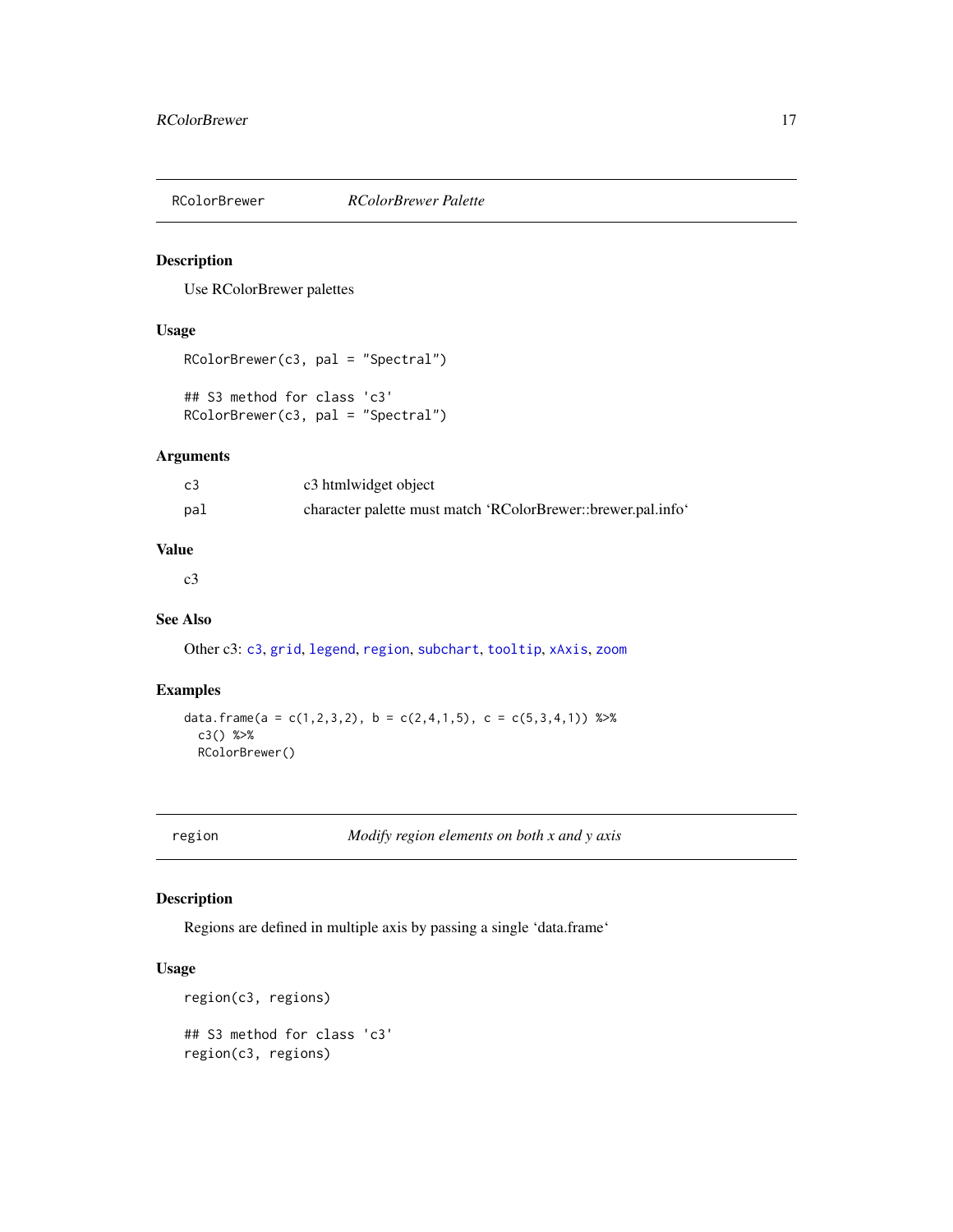#### <span id="page-17-0"></span>Arguments

| c3      | c3 htmlwidget object                                                                                |
|---------|-----------------------------------------------------------------------------------------------------|
| regions | data. frame with columns listed below. Any columns can be missing but results<br>may be unexpected. |
|         | • axis: character one of 'x', 'y', 'y2'                                                             |
|         | • start: numeric but must match defined axis type                                                   |
|         | • end: numeric but must match defined axis type                                                     |
|         | • class: character css class                                                                        |

#### Value

c3

#### See Also

Other c3: [RColorBrewer](#page-16-1), [c3](#page-1-1), [grid](#page-13-1), [legend](#page-14-1), [subchart](#page-17-1), [tooltip](#page-19-1), [xAxis](#page-20-1), [zoom](#page-22-1)

#### Examples

```
iris %>%
c3(x = 'Sepal\_Length', y = 'Sepal\_Width', group = 'Species') %>%
c3_scatter() %>%
region(data.frame(axis = 'x',
                  start = 5,
                  end = 6)
```
<span id="page-17-1"></span>subchart *Add Subchart*

#### Description

Subcharts are defined in multiple axis by passing a single 'data.frame'. Subcharts are listed as an experimental feature in the [C3 documentation\)](http://c3js.org/reference.html#subchart-onbrush).

#### Usage

```
subchart(c3, height = 20, on brush = NULL)## S3 method for class 'c3'
subchart(c3, height = 20, onbrush = NULL)
```
#### Arguments

| C <sub>3</sub> | c3 htmlwidget object                                              |
|----------------|-------------------------------------------------------------------|
| height         | integer pixels                                                    |
| onbrush        | character is function, wrap character or character vector in JS() |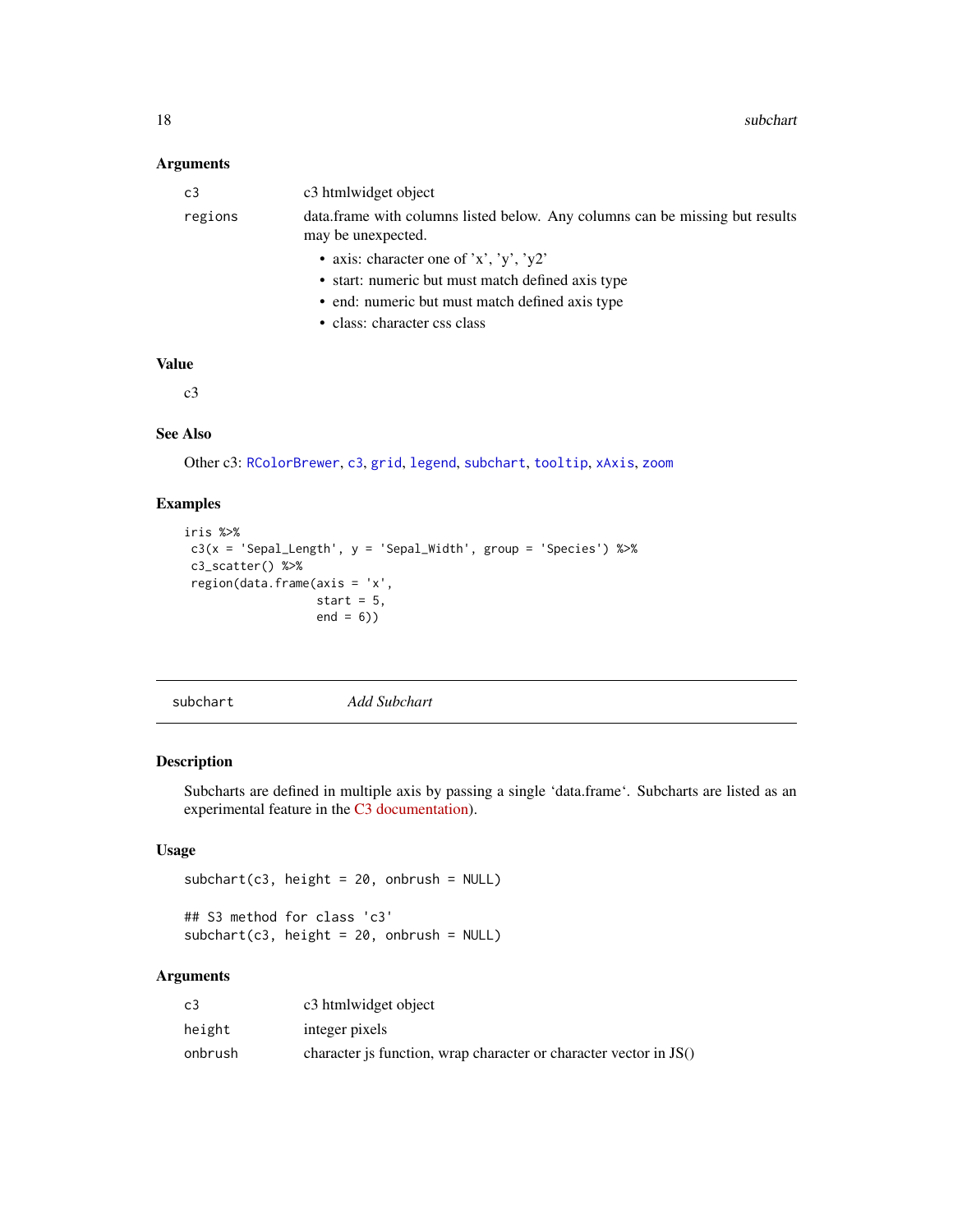#### <span id="page-18-0"></span>tickAxis 19

## Value

 $c<sub>3</sub>$ 

# See Also

Other c3: [RColorBrewer](#page-16-1), [c3](#page-1-1), [grid](#page-13-1), [legend](#page-14-1), [region](#page-16-2), [tooltip](#page-19-1), [xAxis](#page-20-1), [zoom](#page-22-1)

#### Examples

```
data.frame(a = abs(rnorm(20) * 10),
          b = abs(rnorm(20) * 10),
          date = seq(as.Date("2014-01-01"), by = "month", length.out = 20)) %>%
    c3(x = 'date') %subchart(height = 20, onbrush = 'function (domain) { console.log(domain) }')
```
tickAxis *Axis Tick Options*

#### Description

Modify axis tick formatting options

#### Usage

```
tickAxis(c3, axis, centered = TRUE, format = NULL, culling = NULL,
  count = NULL, fit = TRUE, values = NULL, rotate = 0,
 outer = TRUE, ...)
```
#### Arguments

| C <sub>3</sub> | c3 htmlwidget object                                                                                          |
|----------------|---------------------------------------------------------------------------------------------------------------|
| axis           | character 'x', 'y' or 'y2' axis                                                                               |
| centered       | boolean (x-axis only)                                                                                         |
| format         | character js function, wrap character or character vector in JS()                                             |
| culling        | boolean or list defining number of ticks 'list( $max = 5$ )' this option effects tick<br>labels (x-axis only) |
| count          | integer number of ticks to display. This effects tick lines and labels                                        |
| fit            | boolean position ticks evenly or set to values (x-axis only)                                                  |
| values         | vector. Must match axis format type                                                                           |
| rotate         | integer degrees to rotate labels (x-axis only)                                                                |
| outer          | boolean show axis outer tick                                                                                  |
| $\ddotsc$      | additional options passed to axis tick object                                                                 |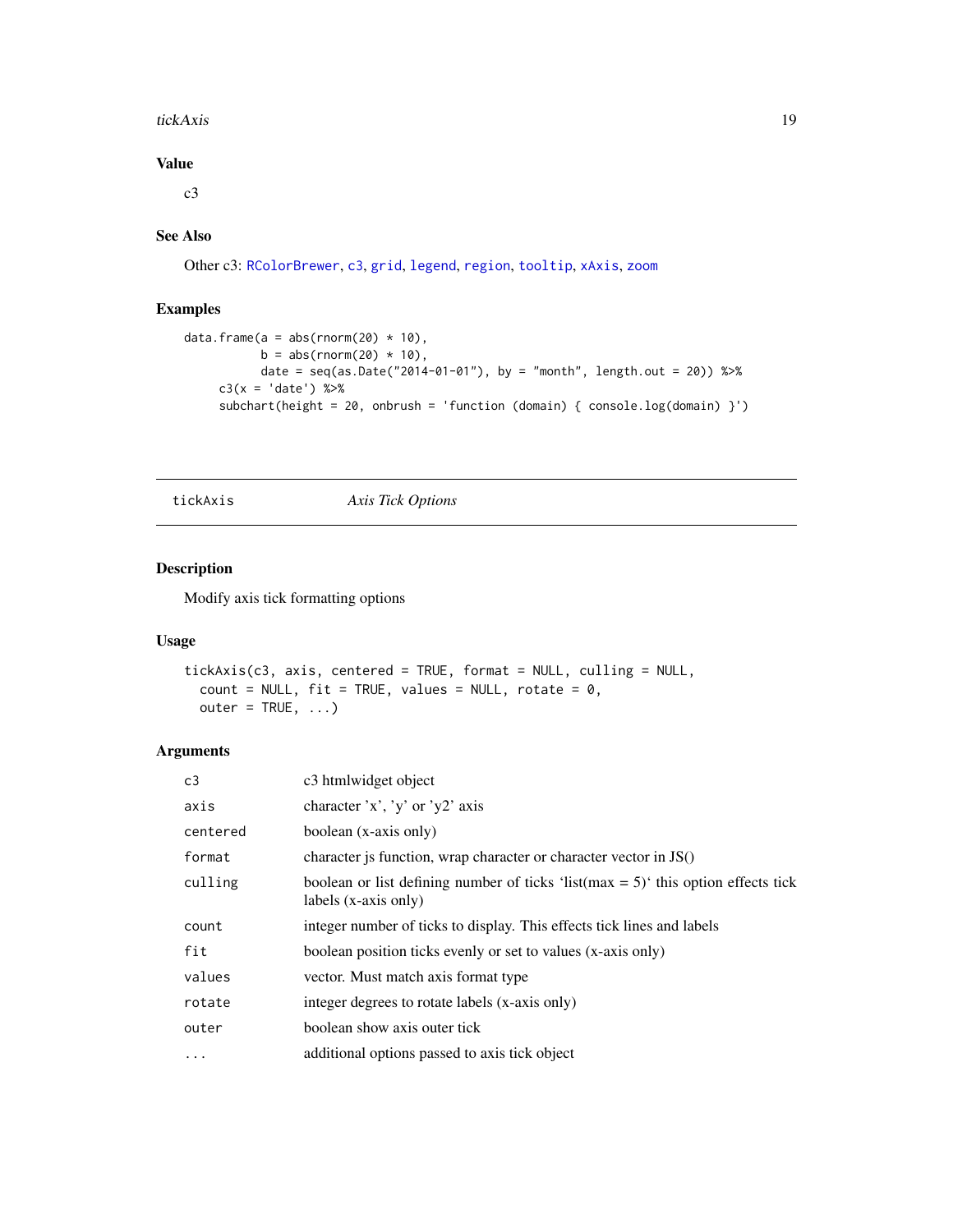20 tooltip the control of the control of the control of the control of the control of the control of the control of the control of the control of the control of the control of the control of the control of the control of t

#### Value

c3

#### Examples

data.frame( $a = c(1, 2, 3, 2)$ ,  $b = c(2, 4, 1, 5)$ ) %>% c3() %>% tickAxis('y', values =  $c(1,3)$ )

<span id="page-19-1"></span>tooltip *C3 Tooltips*

#### Description

Modify plot elements that relate to tooltips. C3.js documentation contains an [extended example.](http://c3js.org/samples/tooltip_format.html)

#### Usage

```
toOltip(c3, show = TRUE, grouped = TRUE, format = NULL,
 position = NULL, contents = NULL, ...)## S3 method for class 'c3'
```

```
tooltip(c3, show = TRUE, grouped = TRUE, format = NULL,
 position = NULL, contents = NULL, ...)
```
#### Arguments

| C <sub>3</sub> | c3 htmlwidget object                                                                                                                                                                                                                    |
|----------------|-----------------------------------------------------------------------------------------------------------------------------------------------------------------------------------------------------------------------------------------|
| show           | boolean show or hide tooltips                                                                                                                                                                                                           |
| grouped        | boolean                                                                                                                                                                                                                                 |
| format         | list with options:                                                                                                                                                                                                                      |
|                | • title: character is function, wrap character or character vector in JS()<br>• name: character js function, wrap character or character vector in JS()<br>• value: character is function, wrap character or character vector in $JS()$ |
| position       | character is function, wrap character or character vector in $JS()$                                                                                                                                                                     |
| contents       | character is function, wrap character or character vector in $JS()$                                                                                                                                                                     |
| $\cdots$       | addition options passed to the tooltip object                                                                                                                                                                                           |

#### Value

c3

# See Also

Other c3: [RColorBrewer](#page-16-1), [c3](#page-1-1), [grid](#page-13-1), [legend](#page-14-1), [region](#page-16-2), [subchart](#page-17-1), [xAxis](#page-20-1), [zoom](#page-22-1)

<span id="page-19-0"></span>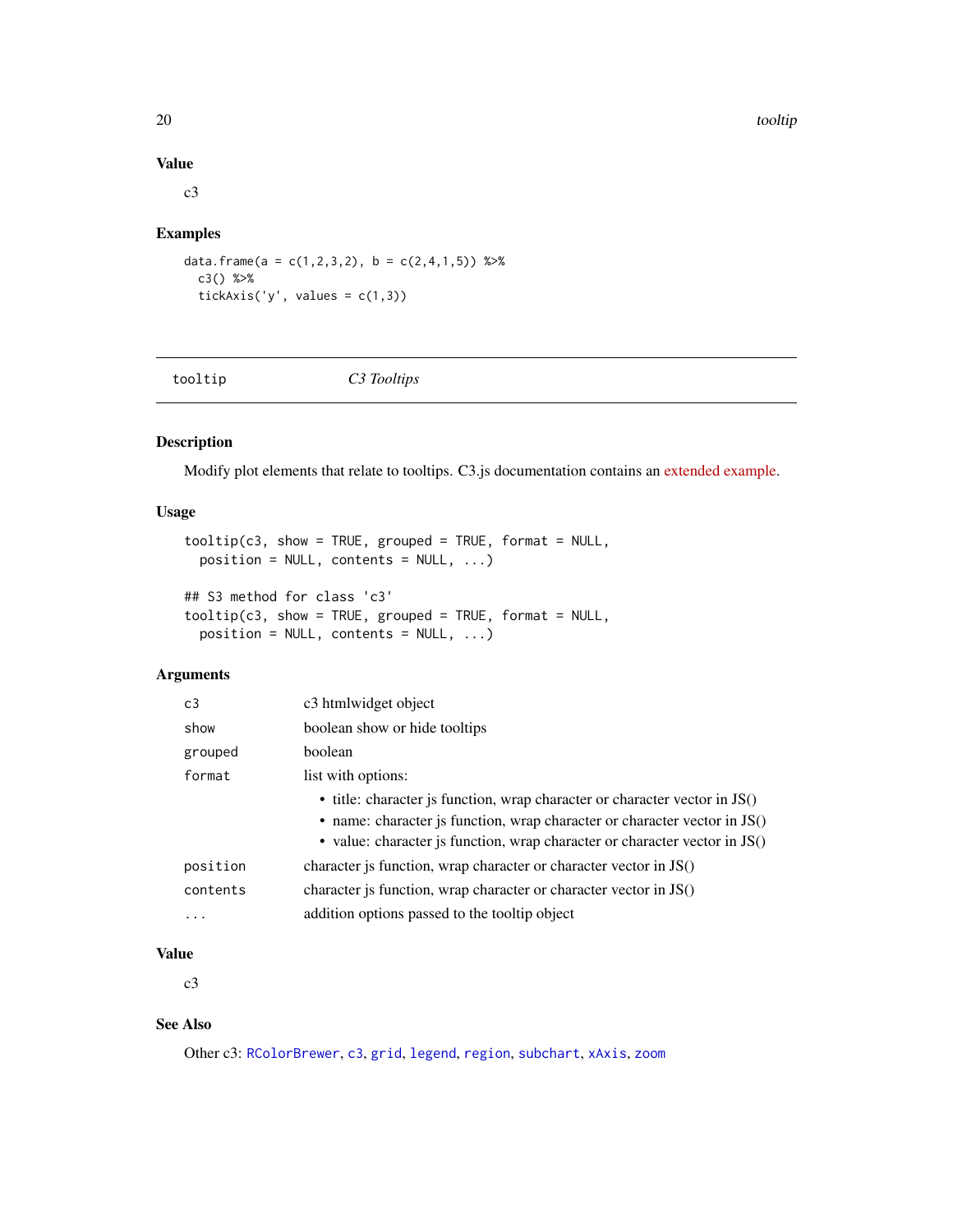#### <span id="page-20-0"></span> $xAxis$  21

#### Examples

```
data \leq data.frame(a = abs(rnorm(20) *10),
                  b = abs(rnorm(20) *10),
                   c = abs(rnorm(20) *10),
                   d = abs(rnorm(20) *10)data %>%
 c3() %>%
 tooltip(format = list(title = htmlwidgets::JS("function (x) { return 'Data ' + x; }"),
                        name = htmlwidgets::JS('function (name, ratio, id, index)',
                                                ' { return name; }'),
                        value = htmlwidgets::JS('function (value, ratio, id, index)',
                                                 ' { return ratio; }')))
```
<span id="page-20-1"></span>xAxis *C3 Axis*

#### Description

Modify plot elements that relate to the axis.

#### Usage

```
xAxis(c3, show = TRUE, type = "indexed", localtime = NULL,
  categories = NULL, max = NULL, min = NULL, padding = list(),
  height = NULL, extent = NULL, label = NULL, \ldots)
## S3 method for class 'c3'
xAxis(c3, show = TRUE, type = "indexed",localtime = NULL, categories = NULL, max = NULL, min = NULL,
 padding = list(), height = NULL, extent = NULL, label = NULL,
  ...)
yAxis(c3, show = TRUE, inner = NULL, max = NULL, min = NULL,
  padding = NULL, inverted = NULL, center = NULL, label = NULL,
  ...)
## S3 method for class 'c3'
yAxis(c3, show = TRUE, inner = NULL, max = NULL,min = NULL, padding = NULL, inverted = NULL, center = NULL,
  label = NULL, ...y2Axis(c3, show = TRUE, inner = NULL, max = NULL, min = NULL,padding = NULL, inverted = NULL, center = NULL, label = NULL,
  ...)
## S3 method for class 'c3'
y2Axis(c3, show = TRUE, inner = NULL, max = NULL,
```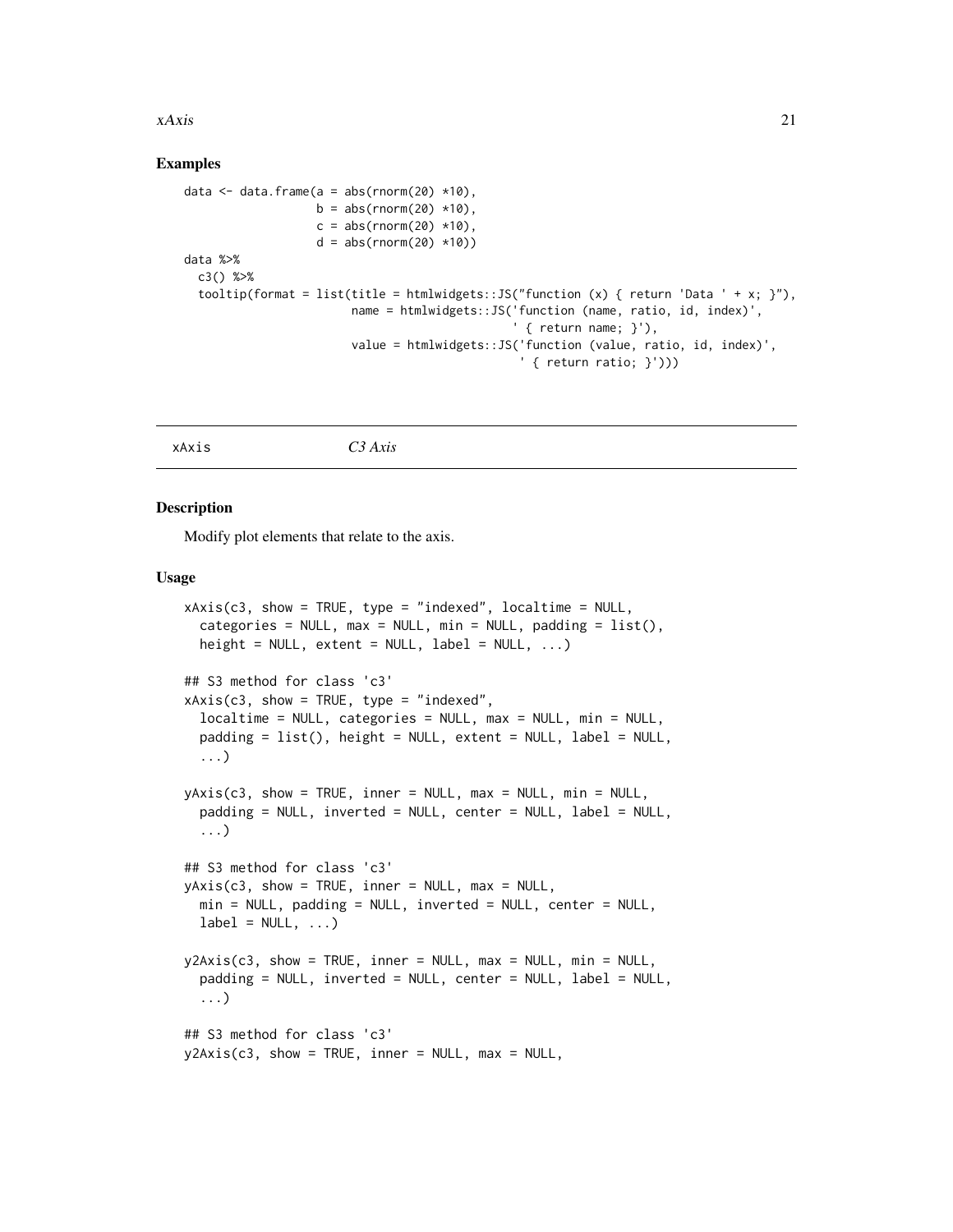min = NULL, padding = NULL, inverted = NULL, center = NULL,  $label = NULL, ...$ 

# Arguments

| c3         | c3 htmlwidget object                                                                          |  |
|------------|-----------------------------------------------------------------------------------------------|--|
| show       | boolean                                                                                       |  |
| type       | character on of 'indexed', timeseries' or 'category'                                          |  |
| localtime  | boolean                                                                                       |  |
| categories | character vector. Can be used to modify axis labels. Not needed if already<br>defined in data |  |
| max        | numeric set value of axis range                                                               |  |
| min        | numeric set value of axis range                                                               |  |
| padding    | list with options:                                                                            |  |
|            | • left: numeric pixels<br>• right: numeric pixels                                             |  |
| height     | integer pixels to set height of axis                                                          |  |
| extent     | vector or character function (wrapped in JS()) that returns a vector of values                |  |
| label      | can be character or list with options (see c3 axis-x-label):                                  |  |
|            | • text: character                                                                             |  |
|            | • position: character                                                                         |  |
|            | label position options for horizontal axis are:                                               |  |
|            | • inner-right                                                                                 |  |
|            | • inner-center                                                                                |  |
|            | • inner-left                                                                                  |  |
|            | • outer-right                                                                                 |  |
|            | • outer-center                                                                                |  |
|            | • outer-left                                                                                  |  |
|            | label position options for vertical axis are:                                                 |  |
|            | • inner-top                                                                                   |  |
|            | • inner-middle                                                                                |  |
|            | • inner-bottom                                                                                |  |
|            | • outer-top<br>• outer-middle                                                                 |  |
|            | • outer-bottom                                                                                |  |
|            | additional options passed to the axis object                                                  |  |
| inner      | boolean show axis inside chart (Y and Y2 axis only)                                           |  |
| inverted   | boolean TRUE will reverse the direction of the axis (Y and Y2 axis only)                      |  |
| center     | integer or numeric value for center line (Y and Y2 axis only)                                 |  |
|            |                                                                                               |  |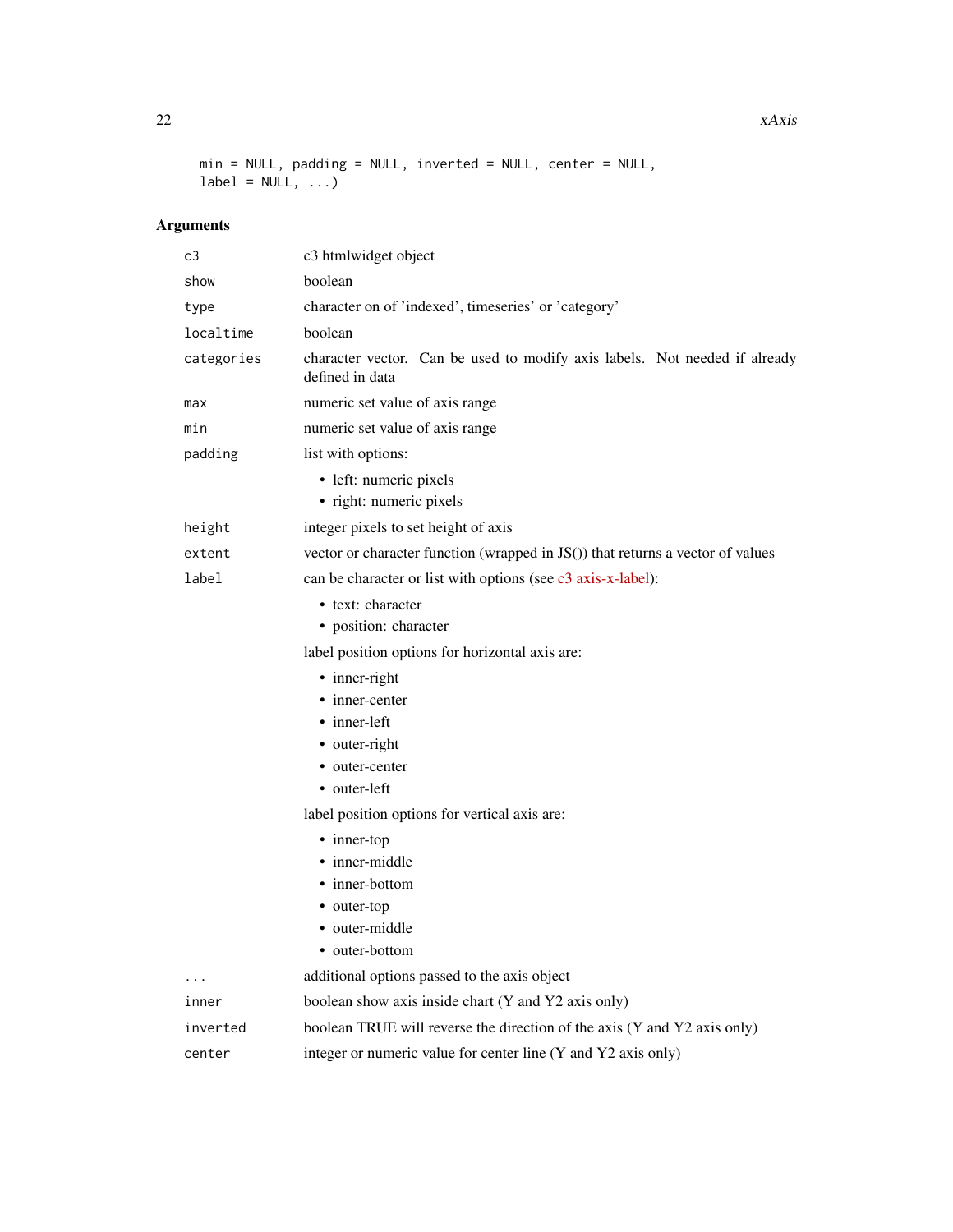#### <span id="page-22-0"></span>zoom 23

#### Value

c3

# See Also

Other c3: [RColorBrewer](#page-16-1), [c3](#page-1-1), [grid](#page-13-1), [legend](#page-14-1), [region](#page-16-2), [subchart](#page-17-1), [tooltip](#page-19-1), [zoom](#page-22-1)

#### Examples

```
data.frame(a=c(1,2,3,2),b=c(2,3,1,5)) %>%
  c3(axes = list(a = 'y',b = 'y2')) %>%
   xAxis(label = list(text = 'testing',
                      position = 'inner-center')) %>%
  y2Axis()
```
<span id="page-22-1"></span>zoom *Add C3 Zoom*

#### Description

Enable chart Zoom.

#### Usage

```
zoom(c3, enabled = TRUE, rescale = NULL, extent = NULL,onzoom = NULL, onzoomstart = NULL, onzoomend = NULL, ...)
## S3 method for class 'c3'
zoom(c3, enabled = TRUE, rescale = NULL, extent = NULL,
 onzoom = NULL, onzoomstart = NULL, onzoomend = NULL, ...)
```
#### Arguments

| c3          | c3 htmlwidget object                                              |
|-------------|-------------------------------------------------------------------|
| enabled     | boolean default is TRUE                                           |
| rescale     | boolean rescale axis when zooming                                 |
| extent      | numeric vector                                                    |
| onzoom      | character is function, wrap character or character vector in JS() |
| onzoomstart | character is function, wrap character or character vector in JS() |
| onzoomend   | character is function, wrap character or character vector in JS() |
|             | additional options passed to the zoom object                      |

#### Value

c3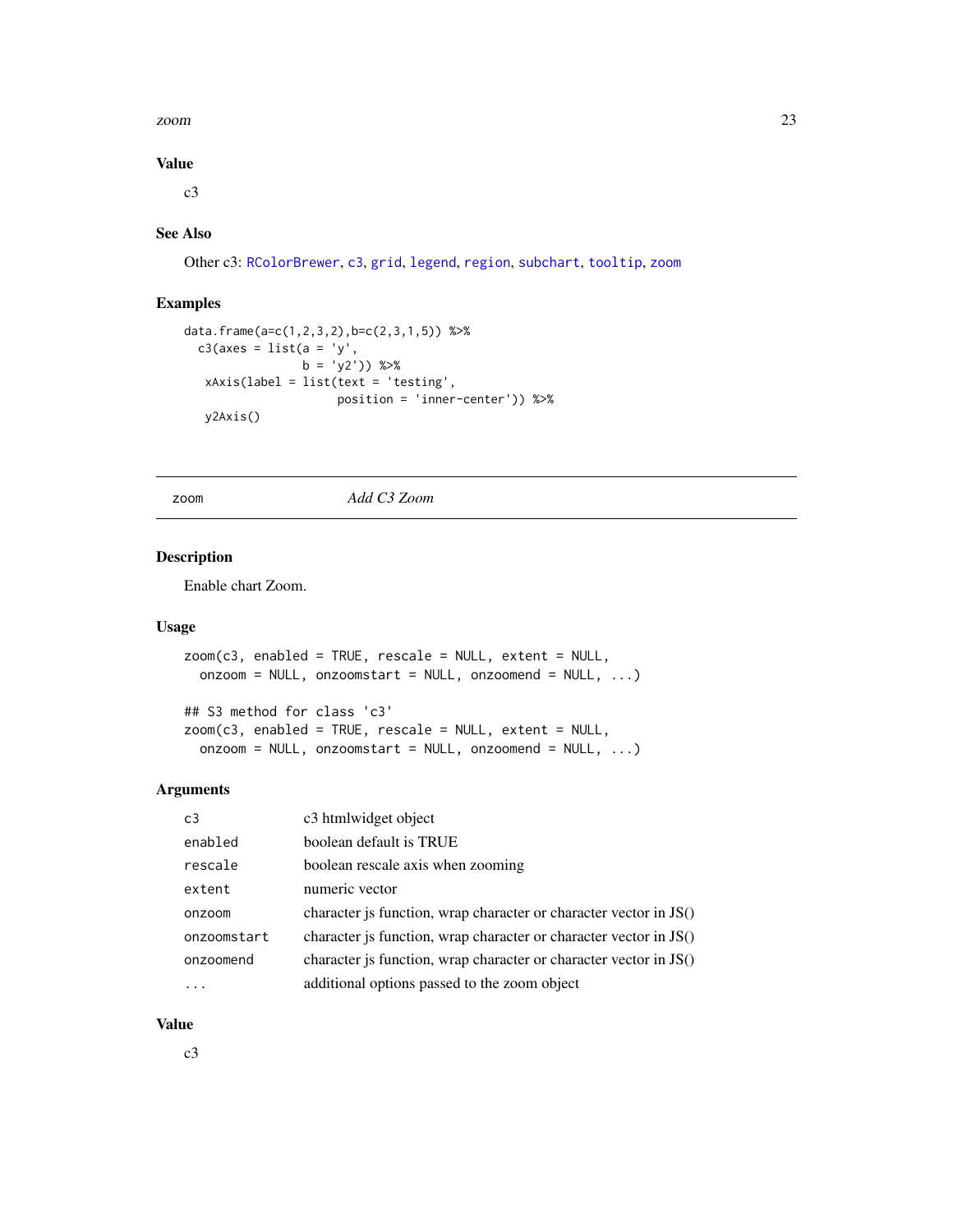# <span id="page-23-0"></span>See Also

Other c3: [RColorBrewer](#page-16-1), [c3](#page-1-1), [grid](#page-13-1), [legend](#page-14-1), [region](#page-16-2), [subchart](#page-17-1), [tooltip](#page-19-1), [xAxis](#page-20-1)

#### Examples

```
data.frame(a = abs(rnorm(20) \star 10),
         b = abs(rnorm(20) * 10) %>%
    c3() %>%
    zoom()
```
# %>% *Pipe operator*

# Description

Imports the pipe operator from magrittr.

#### Usage

lhs %>% rhs

# Arguments

| lhs | a c <sub>3</sub> object |
|-----|-------------------------|
| rhs | a pie settings function |

# Examples

data.frame(a=c(1,2,3,2),b=c(2,3,1,5)) %>% c3()